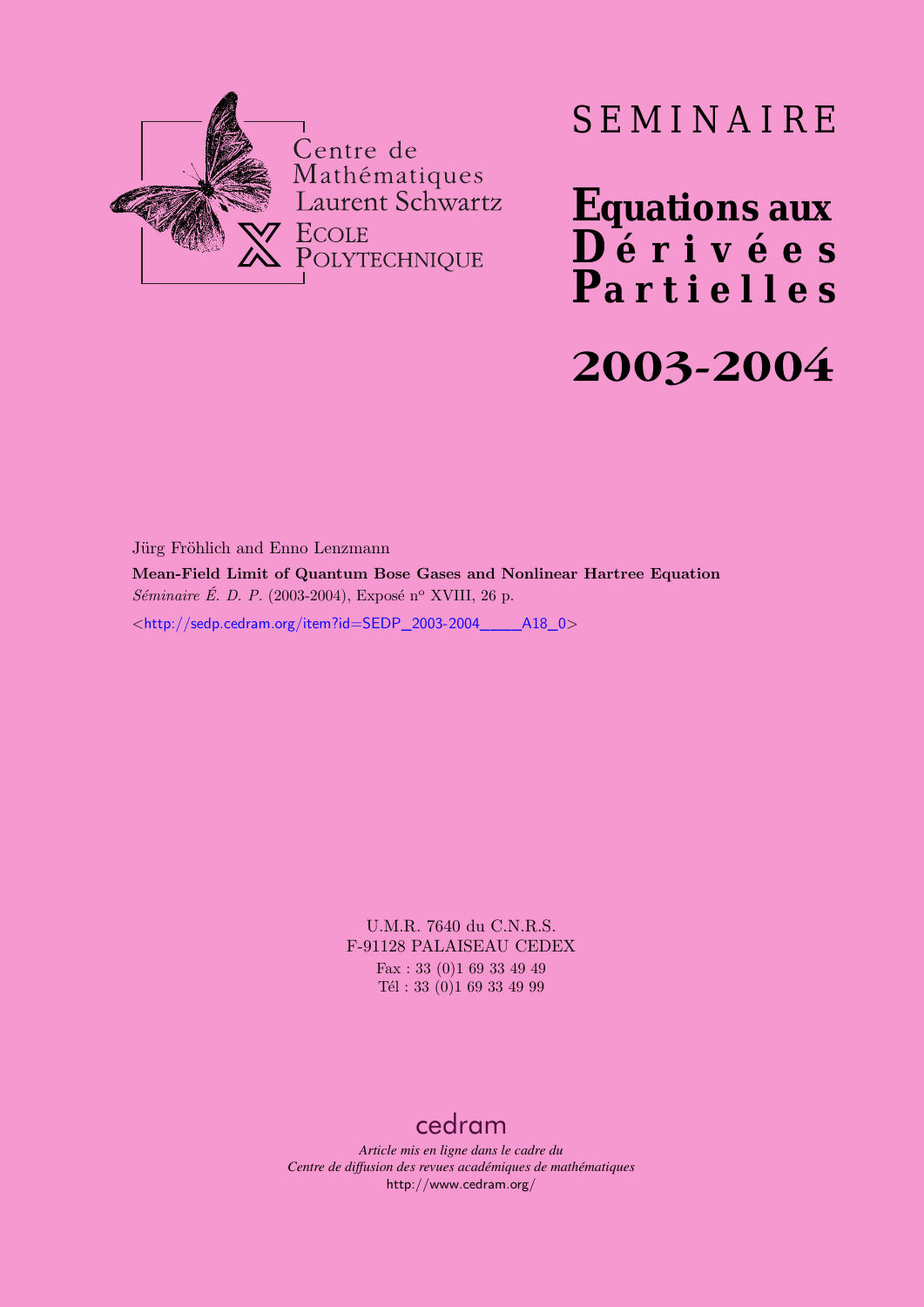## Mean-Field Limit of Quantum Bose Gases and Nonlinear Hartree Equation<sup>∗</sup>

JÜRG FRÖHLICH AND ENNO LENZMANN

September 16, 2004

#### Abstract

We discuss the Hartree equation arising in the mean-field limit of large systems of bosons and explain its importance within the class of nonlinear Schrödinger equations. Of special interest to us is the Hartree equation with focusing nonlinearity (attractive two-body interactions). Rigorous results for the Hartree equation are presented concerning: 1) its derivation from the quantum theory of large systems of bosons, 2) existence and stability of Hartree solitons, and 3) its point-particle (Newtonian) limit. Some open problems are described.

<sup>∗</sup>Notes to a lecture presented by J. F. in the PDE seminar at X-Palaiseau, Paris, April 2004.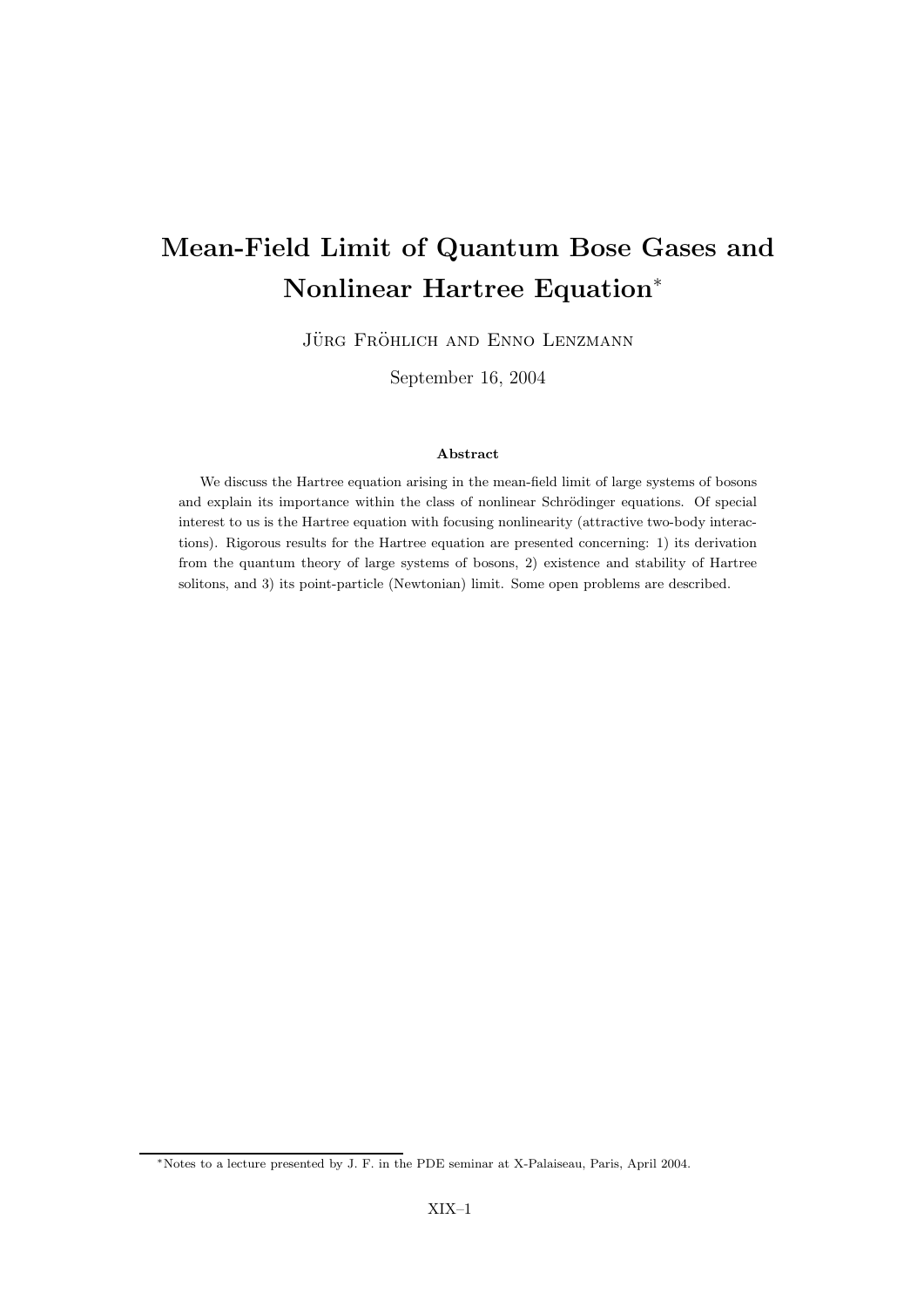## Contents

| $\mathbf{1}$   | Introduction                                                     | $XIX-3$  |
|----------------|------------------------------------------------------------------|----------|
| $\mathbf{2}$   | Mean-Field Limit                                                 | $XIX-4$  |
|                | 2.1                                                              |          |
|                | 2.2                                                              |          |
|                | 2.3                                                              |          |
|                | Two Open Problems about the Mean-Field Limit XIX–8<br>2.4        |          |
| 3              | <b>Hamiltonian Structure</b>                                     | $XIX-11$ |
|                | 3.1                                                              |          |
|                | 3.2                                                              |          |
| $\overline{4}$ | <b>Hartree Solitons</b>                                          | $XIX-13$ |
|                | 4.1                                                              |          |
|                | Orbital Stability of Hartree Ground State Solitons XIX-17<br>4.2 |          |
|                | 4.3                                                              |          |
|                | 4.4                                                              |          |
| 5              | Point-Particle Limit                                             | $XIX-21$ |
|                | 5.1                                                              |          |
| 6              | More Open Problems, Conclusions, and Outlook                     | $XIX-22$ |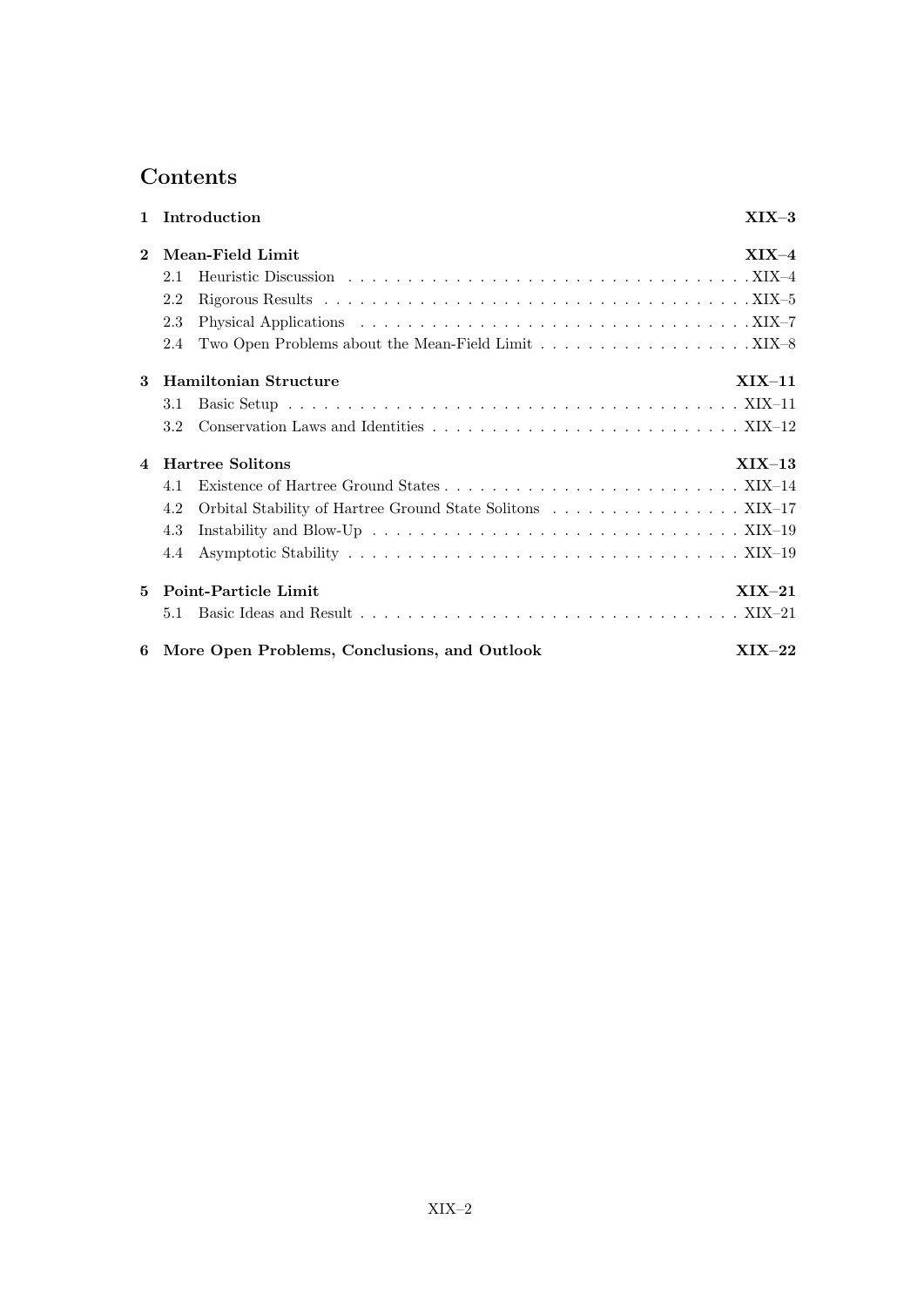## 1 Introduction

We present an overview of rigorous results and open problems concerning the *Hartree equation* 

$$
i\partial_t \psi = -\Delta \psi + V\psi + (\Phi * |\psi|^2)\psi, \qquad x \in \mathbb{R}^3,
$$
 (HE)

where  $\psi = \psi(t, x)$  is complex-valued, and V and  $\Phi$  are real-valued functions on  $\mathbb{R}^3$ . Furthermore,  $\triangle$  denotes the Laplacian and  $*$  convolution of functions on  $\mathbb{R}^3$ .

Equation (HE) has many interesting applications in the quantum theory of large systems of non-relativistic bosonic atoms and molecules. In fact, this equation arises in the study of the meanfield limit of such systems, i.e., of a regime where the number of bosons is very large, but the interactions between them are weak. It is therefore of considerable interest to extend mathematical methods originally developed for nonlinear Schrödinger equations with local nonlinearities to the study of equation (HE) and to develop new methods.

More specifically, the work reviewed in these notes has been motivated by the following physical questions.

- (A) What is the behavior of many bosons with attractive two-body interactions in the mean-field limit?
- (B) How does quantum mechanics reproduce Newtonian mechanics of point-particles in limiting regimes?

In these notes we review results providing partial answers to these questions. Our discussion is arranged as follows.

- In Section 2, we discuss the *mean-field limit* of a bosonic system and the emergence of the Hartree equation (HE) in this limiting regime. We present rigorous results, physical applications, and two open problems related to this limit.
- Section 3 contains a short review of the Hamiltonian structure connected with (HE). We also review some conservation laws and various identities.
- In Section 4, we study solitary wave solutions of equation (HE), which we call "Hartree solitons". The main mathematical results are summarized in Theorems 2 and 3 asserting existence and orbital stability of Hartree ground state solitons for attractive, "subcritical" potentials Φ. These results are proven by using variational methods. Uniqueness of Hartree ground states in general situations is still open and posed as a problem. At the end of this section, we address the delicate issue of *asymptotic stability* and suggest an open problem.
- In Section 5, we discuss the *point-particle (Newtonian) limit* of  $(HE)$ . That is, by considering a suitable limiting process, we derive Newton's equations of motion for a system of point-like particles corrected by a term representing "radiation damping".
- In Section 6, we draw attention to some further open problems, and offer some conclusions and an outlook.

Notation and Units. In what follows, physical space is chosen to be  $\mathbb{R}^3$ , but the discussion can be extended to  $\mathbb{R}^d$ , for  $d \geq 3$ . Throughout this text, Lebesgue spaces of complex-valued functions on  $\mathbb{R}^3$  are denoted by  $L^p(\mathbb{R}^3)$ , with norm  $\|\cdot\|_p$ ,  $1 \leq p \leq \infty$ . The Sobolev space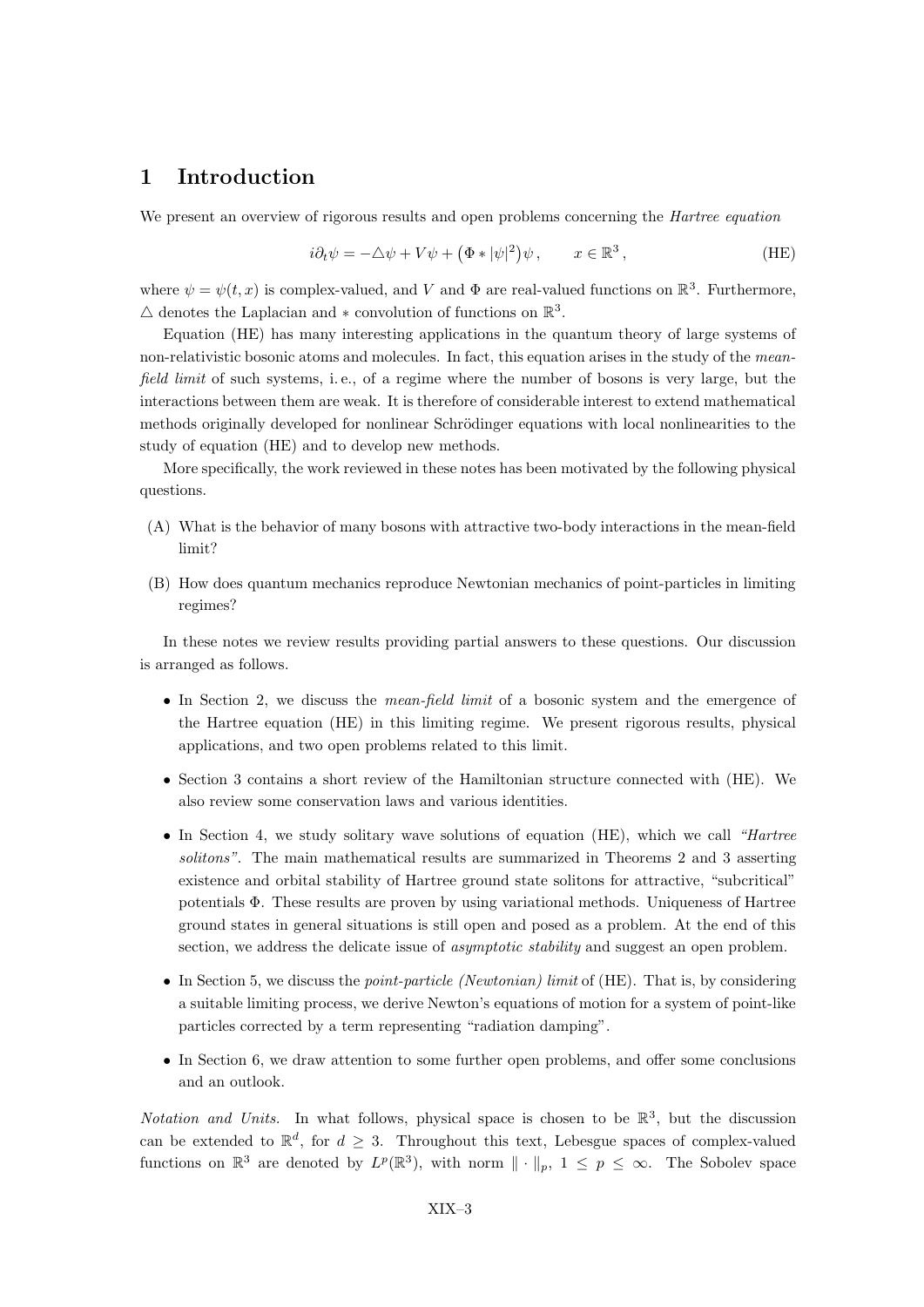$H^1(\mathbb{R}^3) := \{ \psi \in L^2(\mathbb{R}^3) : ||\nabla \psi||_2 < \infty \}$  plays an important rôle. Physical units are chosen such that Planck's constant  $\hbar = 1$ .

Acknowledgments. J. F. thanks all his collaborators in work on nonlinear dynamics, in particular on nonlinear Schrödinger and Hartree equations, and especially I. M. Sigal and T. Spencer, for many stimulating and fruitful discussions. He thanks the organizers of the PDE seminar at Ecole Polytechnique for the opportunity to present a summary of that work.

E. L. thanks J. Shatah for introducing him to nonlinear Schrödinger equations in an inspiring way.

## 2 Mean-Field Limit

We consider a system of N spinless, identical, non-relativistic bosons with two-body interactions given by a potential,  $\kappa \Phi(x)$ , where  $\kappa \geq 0$  is a coupling constant. These bosons are also subject to a time-independent, external potential,  $\lambda V(x)$ , with coupling constant  $\lambda \geq 0$ . If the mutual interactions among these bosons are weak, in a sense to be made precise below, the system can be interpreted as a quantum Bose gas under the influence of an external potential called "trap" in condensation experiments.

For simplicity, we only consider pure states of this N-particle system. The dynamical evolution of a pure state,  $\Psi_N$ , is governed by the linear Schrödinger equation

$$
i\partial_t \Psi_N = H_N \Psi_N \,, \tag{2.1}
$$

where  $\Psi_N = \Psi_N(t, x_1, \dots, x_n)$ , with  $x_j \in \mathbb{R}^3$ ,  $1 \le j \le N$ . The N-particle Hamiltonian is given by

$$
H_N := \sum_{j=1}^N \left( -\frac{1}{2m} \Delta_{x_j} + \lambda V(x_j) \right) + \kappa \sum_{i < j}^N \Phi(x_i - x_j), \qquad \text{on} \quad L^2(\mathbb{R}^3)^{\otimes_s N},\tag{2.2}
$$

where  $\otimes_s$  denotes the symmetric tensor product. In equation (2.2),  $\Delta_{x_i}$  denotes the Laplacian associated with the j<sup>th</sup> copy of  $\mathbb{R}^3$ ; the boson mass is m.

Since the total energy of the system scales like  $\mathcal{O}(N) + \kappa \mathcal{O}(N^2)$ , the energy per particle is  $\mathcal{O}(1)$ if the coupling obeys  $\kappa = \mathcal{O}(N^{-1})$ . Thus, one defines the *mean-field limit* to correspond to

$$
N \to \infty
$$
 and  $\kappa \to 0$ , such that  $\nu := \kappa \cdot N = \text{const.}$  (2.3)

As shown below, this limit leads to the Hartree equation as an effective description of the dynamics of so-called coherent states, or condensates, of the system.

Remarks. 1) Note that the statistics of bosons dictates this scaling, whereas a fermionic system would require a different scaling  $\kappa = \mathcal{O}(N^{-1/3})$ .

2) There is a second limiting regime referred to as "classical limit". It is constructed as follows. Approach the mean-field limit, rescale time according to  $t = \sqrt{m}\tau$ , and take  $m \to \infty$ ; (this is equivalent to  $\hbar \to 0$ ). In this limit, the Vlasov equation emerges from (2.1, 2.2); see [GMP03] and references given there.

#### 2.1 Heuristic Discussion

We now demonstrate heuristically the emergence of the Hartree equation in the description of a bosonic system in its mean-field limit. For this purpose, we investigate the limiting regime of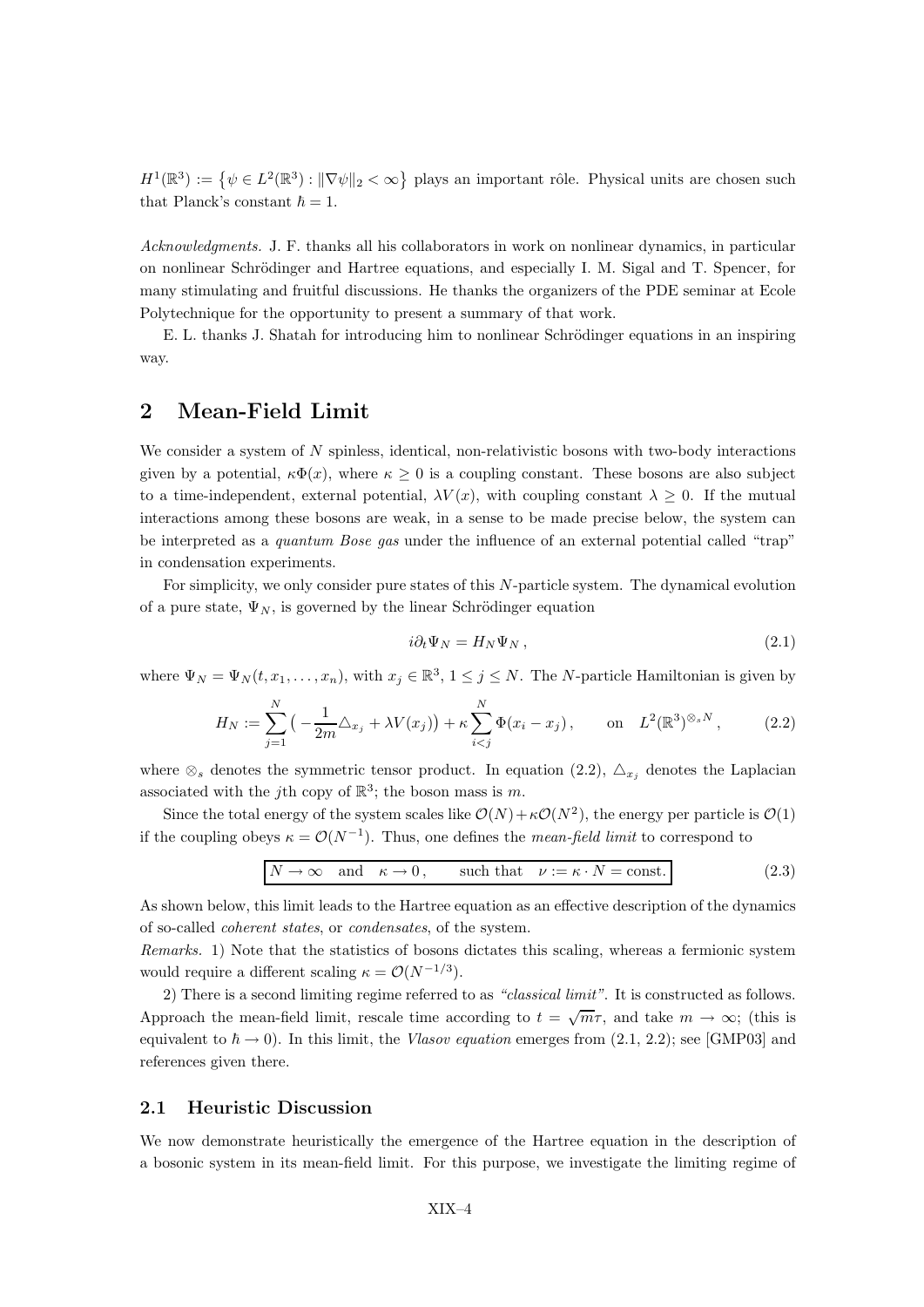a condensate where all – except for  $o(N)$  – bosons are in the same one-particle state, which is described by a wave function  $\psi \in L^2(\mathbb{R}^3)$ . We choose a *coherent state* as an initial datum for (2.1). That is, we pick  $\psi_0 \in L^2(\mathbb{R}^3)$ , with  $\|\psi_0\|_2^2 = 1$ , and introduce the N-particle state

$$
\Psi_N(t = 0, x_1, \dots, x_N) = \prod_{j=1}^N \psi_0(x_j), \qquad (2.4)
$$

which apparently belongs to  $L^2(\mathbb{R}^3)^{\otimes_s N}$ . Assuming that the linear Schrödinger equation (2.1) approximately preserves the coherent nature of  $\Psi_N(t)$  when N becomes large, we can write

$$
\Psi_N(t, x_1, \dots, x_n) \simeq \prod_{j=1}^N \psi(t, x_j).
$$
\n(2.5)

Physically speaking, this means that correlation effects remain small.

Approaching the mean-field limit, we expect that the potential per particle is given in terms of an effective mean-field potential,  $v_{\text{eff}}$ , as follows

$$
v_{\text{eff}}(t,x) := \lambda V(x) + \frac{\nu}{N} \sum_{j=1}^{N} \int_{\mathbb{R}^3} \Phi(x - x_j) |\psi(t, x_j)|^2 dx_j
$$
  
=  $\lambda V(x) + \nu (\Phi * |\psi(t)|^2)(x)$ , (2.6)

where

$$
(f * g)(x) := \int_{\mathbb{R}^3} f(x - y)g(y) \, dy.
$$
 (2.7)

From this heuristic discussion we conclude that the dynamical evolution of the bosonic system in its mean-field regime is described by the Schrödinger equation for the one-particle wave function,  $\psi(t, x)$ , with a potential term given by  $v_{\text{eff}}(t, x)$ . Thus, we are led to the (nonlinear) Hartree equation as an effective description of the limiting dynamics:

$$
i\partial_t \psi = -\Delta \psi + \lambda V \psi + \nu (\Phi * |\psi|^2) \psi ,
$$
  
\n
$$
\psi(0, x) = \psi_0(x) ,
$$
 (HE)

and we will choose units such that

$$
m = 1/2, \tag{2.8}
$$

from now on. In (HE), the complex-valued function,  $\psi = \psi(t, x)$ , with  $x \in \mathbb{R}^3$ , describes the one-particle state of the condensate with initial state  $\psi(0, x) = \psi_0(x)$ . For convenience, we keep the coupling constants,  $\lambda > 0$  and  $\nu > 0$ , explicit throughout the following.

#### 2.2 Rigorous Results

A derivation of the Hartree equation in the mean-field limit of many bosons has been achieved with mathematical rigor. The most delicate step to be taken in this analysis is to show that correlation effects actually do remain small for all times, i. e., approximation (2.5) is justified.

The first rigorous derivation of (HE) dates back to K. Hepp's work [Hep74], where  $\Phi$  is assumed to be smooth and bounded. A generalization valid for all bounded potentials and one-particle density matrices (thus admitting mixed states) is due to H. Spohn [Spo80]. Recent work by L. Erdös and H.-T. Yau [EY01] covers a rigorous derivation for Coulomb potentials  $\Phi(x) = \pm |x|^{-1}$ . New simple proofs will appear in [Sch04].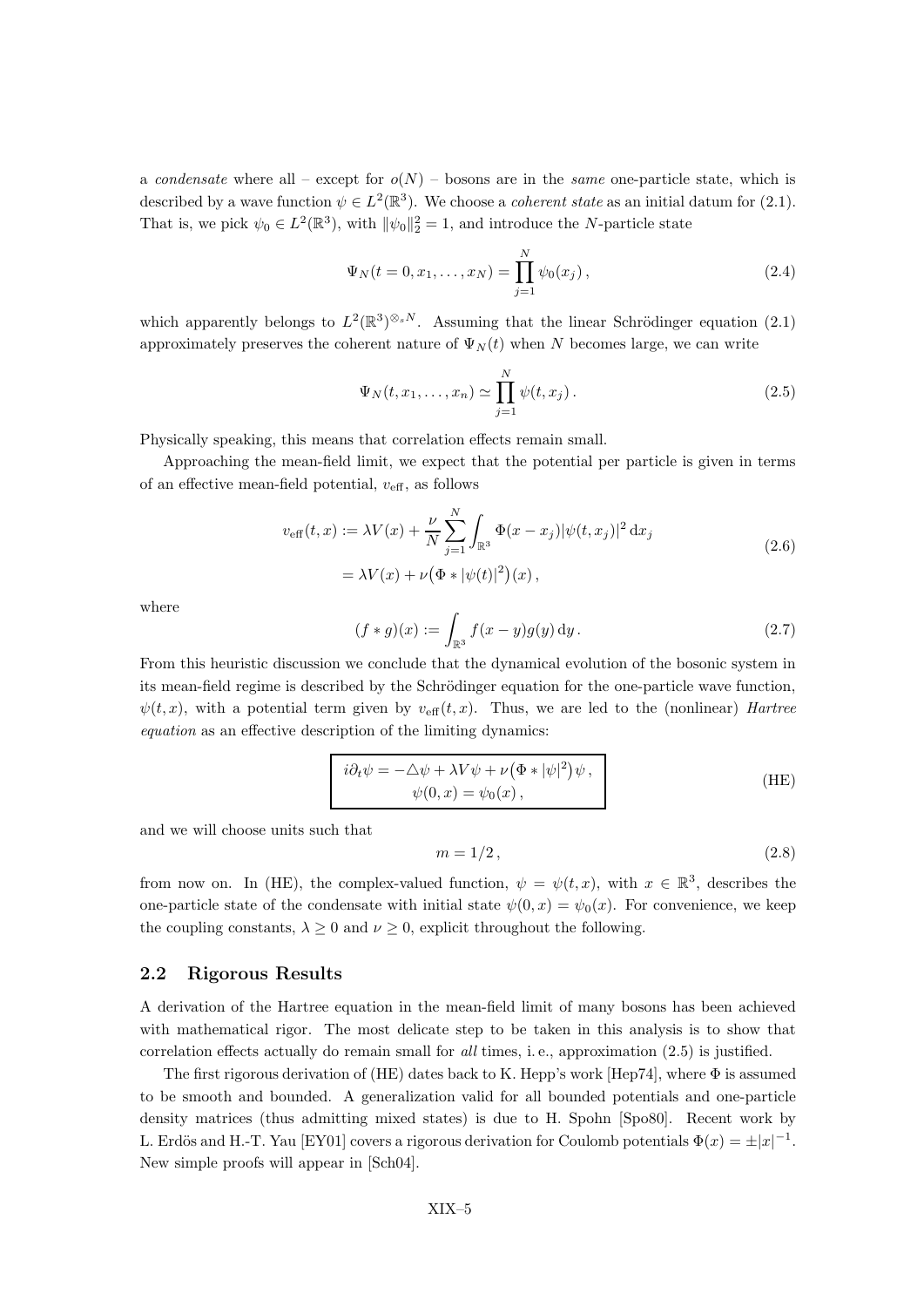We briefly sketch some of the main ideas in the rigorous works cited above. For this purpose, we introduce m-particle operators,  $A_m$ , defined in terms of integral kernels,  $a(x_1, \ldots, x_m; y_1, \ldots, y_m)$ , which are assumed to be smooth, bounded functions on  $\mathbb{R}^{3m} \times \mathbb{R}^{3m}$ ,  $1 \le m \le N$ . The expectation value of  $\mathcal{A}_m$  in an N-particle state,  $\Psi_N$ , is given by

$$
\langle \Psi_N, \mathcal{A}_m \Psi_N \rangle = \int_{\mathbb{R}^{3N} \times \mathbb{R}^{3N}} \overline{\Psi_N(x_1, \dots, x_N)} \, a(x_1, \dots, x_m; y_1, \dots, y_m)
$$
\n
$$
\Psi_N(y_1, \dots, y_N) \prod_{j=m+1}^N \delta(x_j - y_j) \, dx \, dy \, .
$$
\n(2.9)

If the N-particle initial state is coherent, i. e.,

$$
\Psi_N(t = 0, x_1, \dots, x_N) = \prod_{j=1}^N \psi_0(x_j), \qquad (2.10)
$$

for some  $\psi_0 \in L^2(\mathbb{R}^3)$ , then, under certain assumptions on  $\Phi$ , V and  $\psi_0$ ,

$$
\lim_{\substack{N \to \infty \\ \nu = \kappa \cdot N = \text{const.}}} \langle \Psi_N(t), \mathcal{A}_m \Psi_N(t) \rangle = \int_{\mathbb{R}^{3m} \times \mathbb{R}^{3m}} a(x_1, \dots, x_m; y_1, \dots, y_m)
$$
\n
$$
\prod_{j=1}^m \overline{\psi(t, x_j)} \psi(t, y_j) \, dx \, dy,
$$
\n(2.11)

as proven in the papers quoted above. Here  $\Psi_N(t)$  denotes the solution of the linear Schrödinger equation (2.1) with initial condition (2.10), whereas  $\psi = \psi(t, x)$  solves the Hartree equation (HE) with initial datum  $\psi_0$ . Equation (2.11) justifies our heuristic discussion of Section 2.1: All relevant information on the dynamics of coherent states of the bosonic system in its mean-field limit can be obtained from the Hartree equation.

For our mathematical analysis of the Hartree equation it is convenient to introduce a class of potentials defined as follows. A potential  $\Phi$  is called *subcritical* if

$$
\Phi \in L^p(\mathbb{R}^3) + L^\infty(\mathbb{R}^3), \qquad \text{for some} \quad p > 3/2, \tag{2.12}
$$

and likewise for  $V$ . Furthermore, we define the *energy space* for  $(HE)$  to be

$$
X := \left\{ \psi \in H^{1}(\mathbb{R}^{3}) : V|\psi|^{2} \in L^{1}(\mathbb{R}^{3}) \right\},
$$
\n(2.13)

equipped with the norm  $\|\psi\|_X := \|\psi\|_2 + \|\nabla\psi\|_2 + \| |V|^{1/2}\psi\|_2$ .

Referring to [Caz03] and references therein, we can state the following result concerning the Cauchy problem for (HE) in energy space.

**Theorem 1. [Global Well-Posedness**] Let  $\Phi$  be real-valued, radial, and subcritical. Assume that V is real-valued and satisfies one of the following assumptions.

- a) V is subcritical (i.e., V is a "localized trap", or  $V \equiv 0$ ).
- b)  $V \in C^{\infty}(\mathbb{R}^3)$ ,  $V \ge 0$ , and  $|D^{\alpha}V| \in L^{\infty}(\mathbb{R}^3)$  for all  $|\alpha| \ge 2$  (i.e., V is a smooth "confining trap" with at most quadratic growth).

Then (HE) is globally well-posed in X. That is, for every initial datum  $\psi_0 \in X$ , there exists a unique solution  $\psi \in C(\mathbb{R}, X)$  depending continuously on  $\psi_0$ .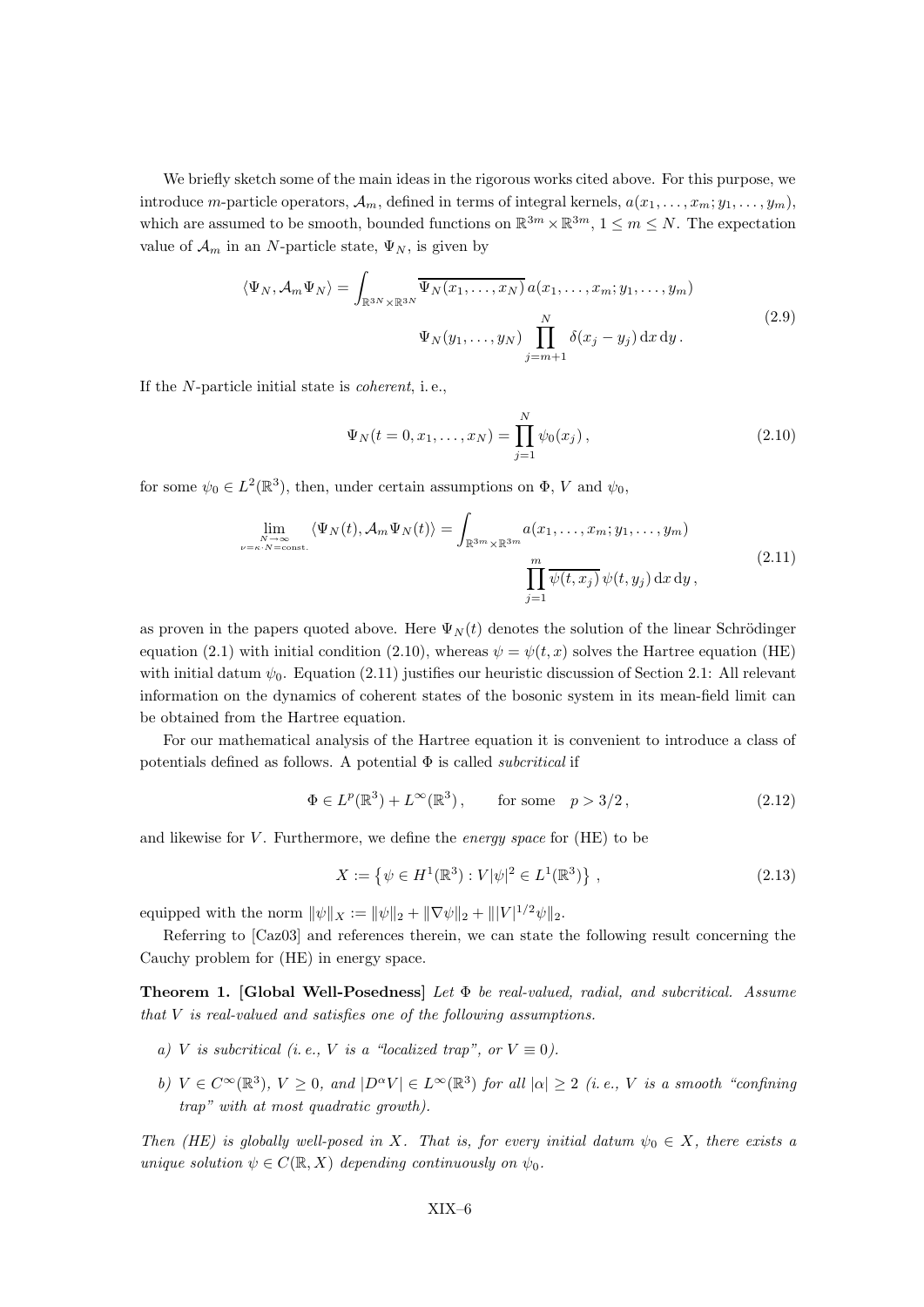*Remarks.* 1) Note that if condition a) holds, then we have that  $X \equiv H^1(\mathbb{R}^3)$  by virtue of Sobolev's inequalities.

2) The study of the Cauchy problem for (HE) dates back to the work of J. Ginibre and G. Velo [GV80].

3) We expect that global well-posedness for appropriately chosen initial conditions can also be proven for external potentials growing more rapidly than  $|x|^2$ , as  $|x| \to \infty$ ; cf. Theorem 2 below.

4) The conditions of Theorem 1 also imply that the N-particle Hamiltonian,  $H_N$ , is bounded from below due to the Kato-Sobolev inequalities. In addition,  $H_N$  then defines a unique selfadjoint operator via its form sum; see, e. g., [CFKS87].

In the following discussion, we mainly consider attractive, subcritical Φ's. We derive existence of Hartree ground states and establish their orbital stability for such two-body potentials; see Theorems 2 and 3 below. We will, however, also comment on the *critical* case,  $\Phi(x) = -|x|^{-2}$ , which misses to be subcritical and leads to blow-up phenomena in  $(HE)$  of interest in physics.

#### 2.3 Physical Applications

Here we describe three physical examples where the mean-field limit yields an appropriate description.

#### Repulsive Interactions

Bose-Einstein condensation (BEC) in gases with very weak repulsive two-body interactions can be found in systems of <sup>87</sup>Rb or <sup>23</sup>Na atoms. In this repulsive case, the approximation of  $\Phi(x)$  by the delta function,  $+\delta(x)$ , is adequate, and (HE) becomes a cubic nonlinear Schrödinger equation of local type, i. e.,

$$
i\partial_t \psi = -\Delta \psi + V\psi + |\psi|^2 \psi , \qquad (2.14)
$$

which is often referred to as the *Gross-Pitaevskii equation*; see [LSSY03] for a comprehensive review of rigorous results on BEC with repulsive interactions.

#### Attractive Interactions

BEC in gases with very weak attractive two-body interactions is observed, for example, in systems of <sup>7</sup>Li atoms, as long as the gas in the trap has a sufficiently low density. But even for  $\lambda = 0$  there is a critical number,  $\nu_* \geq 0$ , such that if

$$
\kappa N > \nu_* \tag{2.15}
$$

bound clusters of atoms exist. This feature is reflected in the existence of Hartree solitons when no external potential is present; see Theorem 2, below, for a precise statement.

In experiments, a collapse process is observed if the number of <sup>7</sup>Li atoms in the trap exceeds some threshold value. But we remark that, in a theoretical description of such collapse processes, it is no longer justified to treat bosonic atoms as point-particles. Their internal structure, ionization processes and recombination, and interactions with the electromagnetic field are important when the density of the system becomes large. Neither the Gross-Pitaevskii equation (with focusing nonlinearity) nor the Hartree equation take such processes into account. One may expect that, at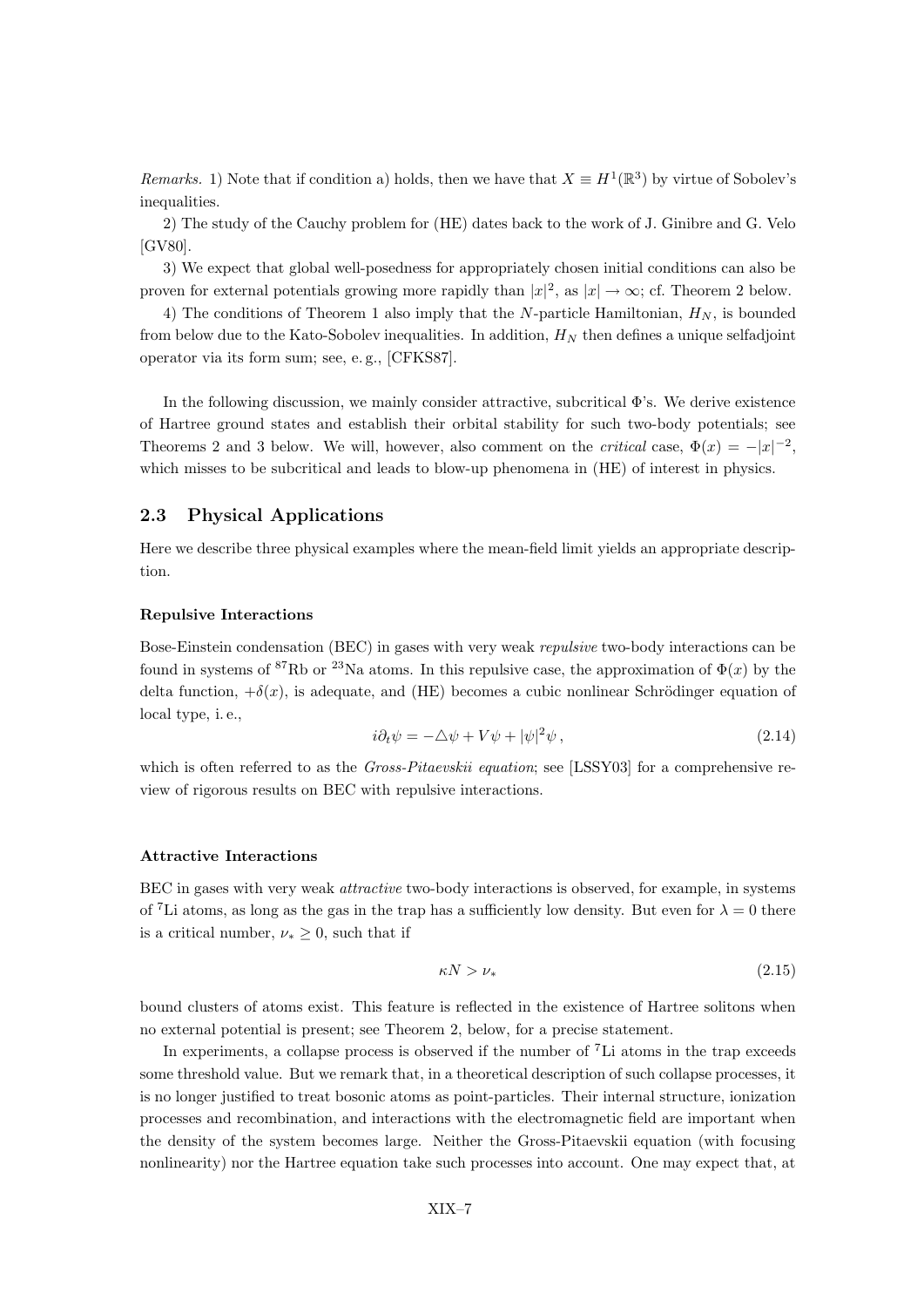best, the Gross-Pitaveskii equation (with focusing nonlinearity) and the Hartree equation (with  $\Phi =$  an attractive van der Waals potential) give a qualitatively satisfactory account of the *onset* of the collapse process for  $\kappa N > \nu_*$ .

#### Boson Stars

Boson stars are objects, at least theoretical ones, made of bosons subject to their own gravity. It is reasonable to use mean-field theory to describe such objects. A model of a boson star in its non-relativistic regime is given by

$$
i\partial_t \psi = -\Delta \psi - \nu \left( |x|^{-1} * |\psi|^2 \right) \psi , \qquad (2.16)
$$

which is also referred to as the *Schrödinger-Newton equation* (or the *Choquard equation* in another physical context; see [Lie77]). Existence and stability of Hartree solitons arising from ground states can be shown for (2.16); see Theorems 2 and 3 below. We refer to [HMT03] for a numerical study of (2.16).

An improved model of a boson star arises when high velocities of the bosons are taken into account by incorporating special relativistic effects, but still assuming Newtonian gravity. That is, we consider the semi-relativistic Hartree equation

$$
i\partial_t \psi = \left(\sqrt{-\Delta + m^2} - m\right)\psi - \nu\left(|x|^{-1} * |\psi|^2\right)\psi, \tag{2.17}
$$

with  $H^{1/2}(\mathbb{R}^3)$  as energy space. Equation (2.17) leads to a *Chandrasekhar type* theory of boson stars. See [LY87] for a study of the time-independent equation; an extended discussion of (2.17) will appear in [Len04]. Note that, since the relativistic kinetic energy has a dimension of length<sup>−</sup><sup>1</sup> , the two-body potential,  $\Phi(x) = -|x|^{-1}$ , is critical, large initial data can lead to blow-up phenomena, which can be thought of as an indication of gravitational collapse. Of course, this model has its limitations. Nevertheless, it is useful to explore the onset of collapse and structure formation of bosonic matter by studying equations such as (2.17).

#### 2.4 Two Open Problems about the Mean-Field Limit

#### Mean-Field Spectral Analysis

As mentioned above, the Hartree equation captures the dynamics of a bosonic system in the meanfield limit. We now ask how the bound state energies of the N-particle Hamiltonian,  $H_N$ , can be derived from an effective one-particle Schrödinger operator, as the mean-field limit is approached.

To gain some insight into this problem, we propose the following simplified "effective" description. We define the ground state energy of  $H_N$  by

$$
E_N^0 := \inf \sigma(H_N). \tag{2.18}
$$

This quantity can be related to the Hartree equation (HE) as follows. On the basis of results in [LY87], we expect that

$$
E_N^0 = Ne_0 + o(N), \qquad (2.19)
$$

as  $N \to \infty$ , with  $\nu = \kappa \cdot N$  fixed, where

$$
e_0 := \inf \left\{ 2\mathcal{H}[\psi] : \psi \in X, \ \|\psi\|_2^2 = 1 \right\},\tag{2.20}
$$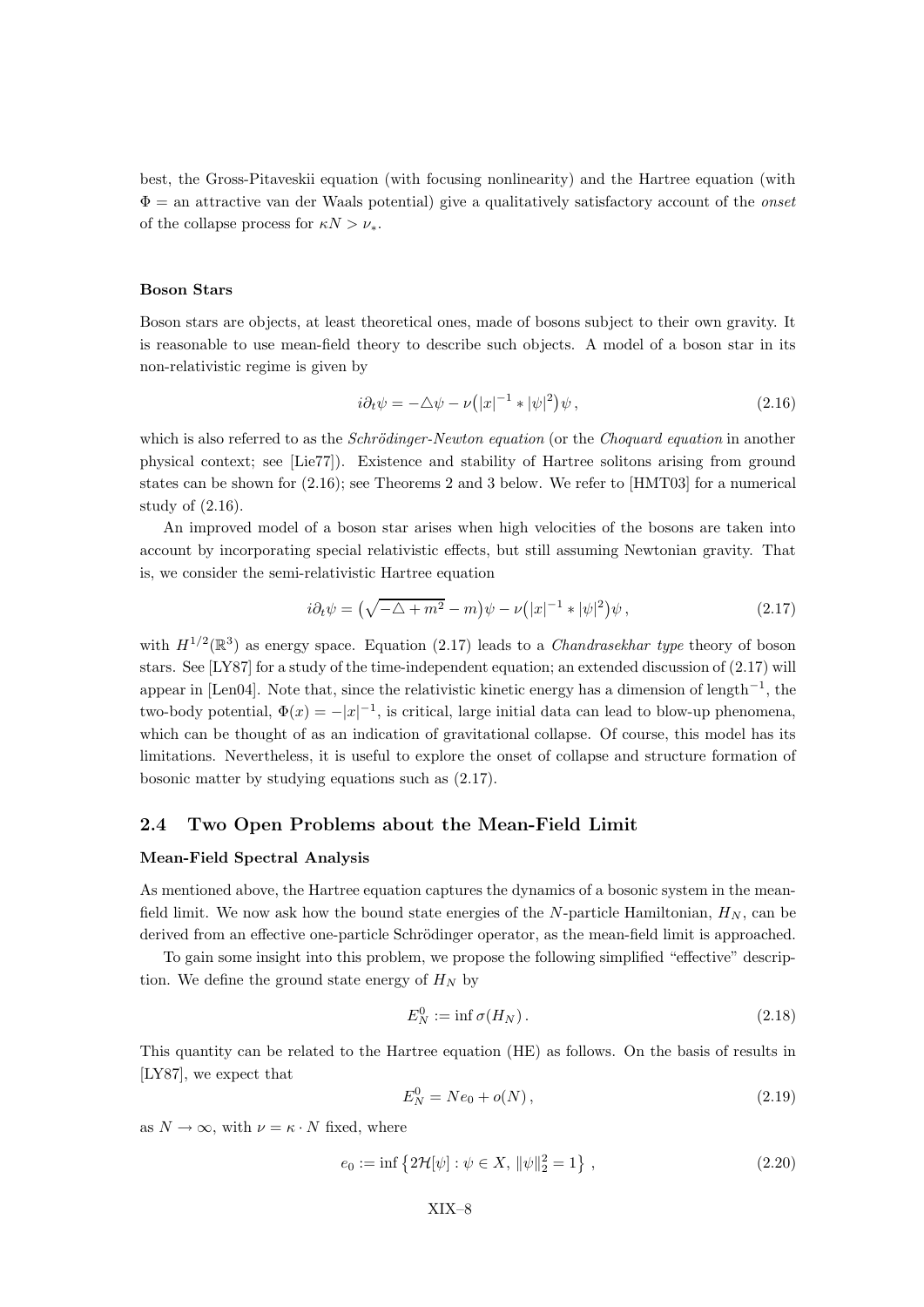and  $\mathcal{H}[\psi]$  denotes the Hartree Hamilton functional; see (3.2) below.

As shown in Theorem 2 below, there exists a minimizer,  $\psi = Q$ , for problem (2.20), which is called a Hartree ground state and satisfies the Euler-Lagrange equation

$$
-\Delta Q + \lambda V Q + \nu (\Phi * |Q|^2) Q = \varepsilon_0 Q. \qquad (2.21)
$$

Next, we propose to generalize equations (2.19, 2.20) to a relation between the bound state energies of  $H_N$  and the spectrum of an effective one-particle Hamiltonian given by

$$
H_{\text{eff}} := -\Delta + \lambda V + \nu \left(\Phi * |Q|^2\right). \tag{2.22}
$$

For simplicity, we assume that  $H_{\text{eff}}$  and  $H_N$  have finitely many bound states (after splitting off the center-of-mass motion of  $H_N$  if  $\lambda = 0$ ). We consider the eigenvalue problem

$$
H_{\text{eff}}\phi_i = \varepsilon_i \phi_i , \qquad (2.23)
$$

with  $\{\varepsilon_0, \varepsilon_1, \varepsilon_2, \ldots\}$  the eigenvalues of  $H_{\text{eff}}$  and  $\{\phi_0 = Q, \phi_1, \phi_2, \ldots\}$  the corresponding eigenvectors. The mean-field picture leads to the following conjecture: Every bound state energy of  $H_N$ below its continuum threshold,  $\Sigma_N$ , is given by the ground state energy of  $H_{N-j}$  plus a suitable combination of j energies from the set of  $\varepsilon_i$ 's. More precisely, we expect that the discrete spectrum of  $H_N$  is given by

$$
\sigma_{\rm d}(H_N) = \left\{ E : E = E_{N-j}^0 + \sum_{\ell=1}^j (\varepsilon_{i_\ell} - \varepsilon_0 + e_0) + o(1) < \Sigma_N, \ 0 \le j < N \right\},\tag{2.24}
$$

with  $\Sigma_N = E^0_{N-1}$ , as  $N \to \infty$ , with  $\nu = \kappa \cdot N$  fixed. Thus, we propose the following problem.

**Problem 1.** Show that, for a class of two-body potentials  $\Phi$ , (2.24) holds as the mean-field limit is approached.

#### Relaxation into Coherent States

Next, we describe the problem of "relaxation into coherent states" motivated by our expectation that coherent bosonic condensates emerge from non-coherent initial states.

Recall from equation  $(2.10)$  that derivations of  $(HE)$  require that the initial N-particle wave function,  $\Psi_N(0)$ , is coherent. Obviously, such initial conditions are exceptional. Therefore it is of fundamental interest to understand how a state,  $\Psi_N(t)$ , arising from an arbitrary initial condition,  $\Psi_N(0)$ , approaches (in a sense to be made precise) a coherent state in the limit

$$
t \to \infty
$$
 and  $N \to \infty$ ,  $\nu = \kappa \cdot N = \text{const.}$ , (2.25)

where  $t$  will depend on  $N$ . Thus, we are led to the following problem.

Problem 2. Show that, for a class of two-body potentials and a suitable limiting process (2.25), non-coherent states relax into coherent states.

Remark. The study of Problem 2 necessitates a mean-field spectral analysis of  $H_N$  that also takes into account resonances and their life-times.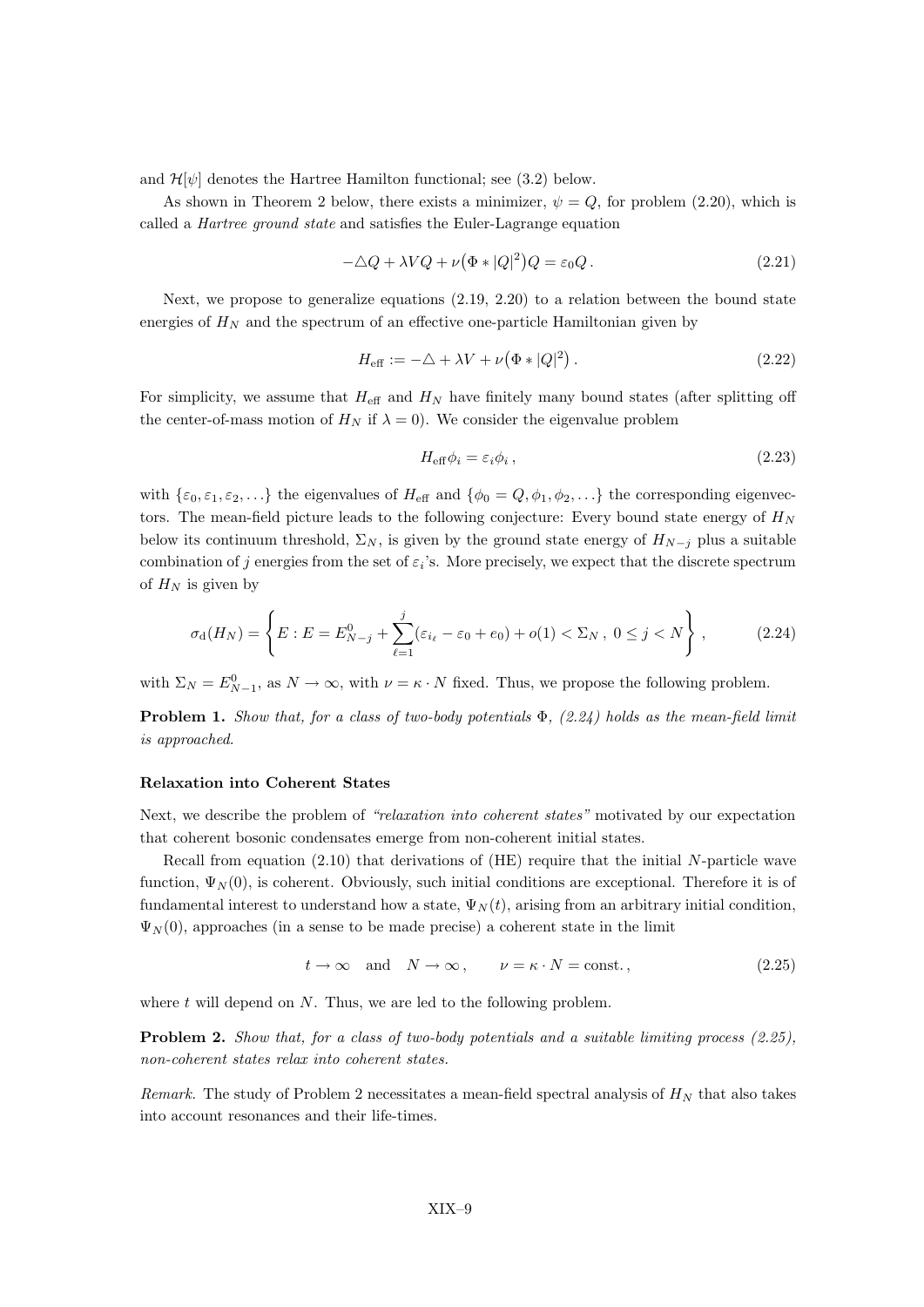We sketch two different situations, depending on the external potential, and their conjectural qualitative behavior in the limit (2.25).

Trapping. For localized traps,  $\lambda V$ , physical intuition suggests a relaxation process corresponding to the "trapping of a Hartree soliton". The N-particle state,  $\Psi_N(t)$ , is expected to approach (with positive probability  $\rho > 0$ ) a coherent bound cluster of bosons described by a Hartree ground state soliton, plus some dispersive "radiation", in the limit (2.25). See Figure 1 for a sketch of this situation. To arrive at a formal statement for this relaxation process, we use the notation of Section 2.2. We expect that

$$
\langle \Psi_N(t), \mathcal{A}_m \Psi_N(t) \rangle \stackrel{(2.25)}{\simeq} \varrho \int_{\mathbb{R}^{3m} \times \mathbb{R}^{3m}} a(x_1, \dots, x_m; y_1, \dots, y_m) \prod_{j=1}^m Q(x_j) Q(y_j) \, dx \, dy \,, \tag{2.26}
$$

where  $0 \le \varrho \le 1$ , and  $Q$  is a Hartree ground state with  $||Q||_2^2 = 1$ , and where  $\nu$  is replaced by  $\frac{N_1}{N}\nu > \nu_*$  in (HE), with  $N_1 < N$ . See Section 4 for details on Hartree ground states.  $N = \frac{1}{2}$ 



Figure 1: "Trapping of a Hartree Soliton". The N-particle state,  $\Psi_N(t)$ , approaches a coherent state corresponding to a Hartree ground state, Q, which is located near the minimum of the trap. Dispersive "radiation" is emitted during this relaxation process.

In addition to such trapping processes, another situation can occur: If  $\Psi_N(t)$  "scatters" off the trap, then the N-particle state can exhibit the same behavior as described next.

Vanishing external potential. Assume that  $\lambda = 0$ , i.e., no external potential is present. If the two-body potential is sufficiently attractive (i.e.,  $\nu > \nu_*$ ), then we expect  $\Psi_N(t)$  to evolve into bound coherent clusters of bosons receding from each other, plus some small dispersive "radiation", as  $t \to \infty$ ; see Figure 2. Using the notation of Section 2.2, the situation envisaged here can be described as follows. Given an *m*-particle operator,  $\mathcal{A}_m$ , we define  $\mathcal{A}_m(Y)$  via its integral kernel

$$
a(x_1 - Y, ..., x_m - Y; y_1 - Y, ..., y_m - Y)
$$
, for  $Y \in \mathbb{R}^3$ . (2.27)

In view of (2.11), we expect that

$$
\int_{\mathbb{R}^3} \langle \Psi_N(t), \mathcal{A}_m(Y) \Psi_N(t) \rangle \, \mathrm{d}Y \stackrel{(2.25)}{\simeq} \sum_k \varrho_k \sum_{i=1}^k \int_{\mathbb{R}^3} \mathrm{d}Y \int_{\mathbb{R}^{3m} \times \mathbb{R}^{3m}} a(x_1 - Y, \dots, x_m - Y; \\
y_1 - Y, \dots, y_m - Y) \prod_{j=1}^m \overline{\psi_k^{(i)}(t, x_j)} \psi_k^{(i)}(t, y_j) \, \mathrm{d}x \, \mathrm{d}y \,.
$$
\n
$$
(2.28)
$$

Here  $\psi_k^{(i)}$  $\mathbf{g}_k^{(i)}(t)$  solves (HE), with  $\|\psi_k^{(i)}\|$  $\|k_k^{(i)}(t)\|_2 = 1$  and  $\nu_i = \frac{N_i}{N} \nu > \nu_*$ , and  $\varrho_k$  are non-negative weights with  $\sum_k \varrho_k \leq 1$ . By physical reasoning, we expect "ground state selection", i.e., the one-particle wave functions,  $\psi_k^{(i)}$  $k^{(i)}(t)$ , asymptotically approach *Hartree ground states*.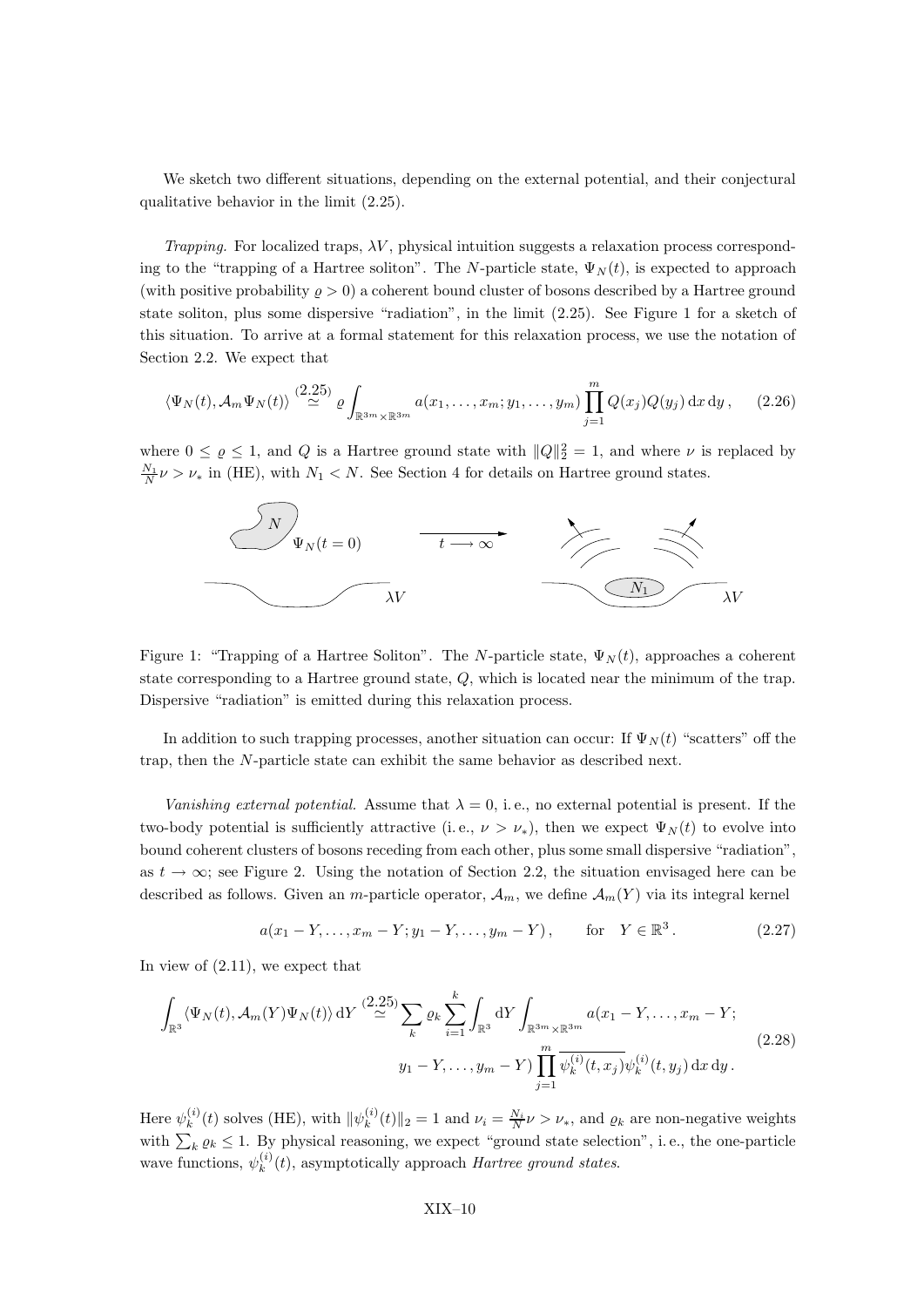

Figure 2: An N-particle state,  $\Psi_N(t)$ , evolving, as  $t \to \infty$ , into  $k \ge 1$  bound coherent clusters of bosons with  $\frac{N_i}{N}\nu > \nu_*$ ,  $i = 1, ..., k$ , receding from each other with velocities,  $v_i$ , plus some dispersive "radiation".

## 3 Hamiltonian Structure

Rephrasing partial differential equations as Hamiltonian equations of motion on some infinitedimensional phase space is a well-known procedure. For the Hartree equation, this also clarifies its point-particle (Newtonian) limit, which is presented in Section 5 below.

#### 3.1 Basic Setup

We identify the phase space for (HE) with its energy space, i. e., we put

$$
\Gamma := X = \left\{ \psi \in H^{1}(\mathbb{R}^{3}) : V|\psi|^{2} \in L^{1}(\mathbb{R}^{3}) \right\},\tag{3.1}
$$

where it is convenient to treat  $\psi$  and  $\bar{\psi}$  as canonically conjugate, independent variables. Defining the Hartree Hamilton functional by

$$
\mathcal{H}[\bar{\psi}, \psi] := \frac{1}{2} \int_{\mathbb{R}^3} \left[ |\nabla \psi|^2 + \lambda V |\psi|^2 + \frac{\nu}{2} (\Phi * |\psi|^2) |\psi|^2 \right] dx , \qquad (3.2)
$$

we are led to the Hartree equation as a Hamiltonian equation of motion:

$$
\dot{\psi}(t) = -i\frac{\delta}{\delta\bar{\psi}}\mathcal{H}[\bar{\psi}(t), \psi(t)],
$$
\n(3.3)

where  $\delta/\delta\bar{\psi}$  denotes the Fréchet derivative with respect to  $\bar{\psi}$ . Alternatively, (3.3) can also be expressed in Liouville form

$$
\dot{\psi}(t) = \left\{ \mathcal{H}[\bar{\psi}(t), \psi(t)], \psi(t) \right\}_{\text{PB}},\tag{3.4}
$$

with Poisson brackets defined by

$$
\{\psi(x), \psi(y)\}_{\text{PB}} = \{\bar{\psi}(x), \bar{\psi}(y)\}_{\text{PB}} = 0, \qquad \{\psi(x), \bar{\psi}(y)\}_{\text{PB}} = 2i\delta(x - y). \tag{3.5}
$$

#### XIX–11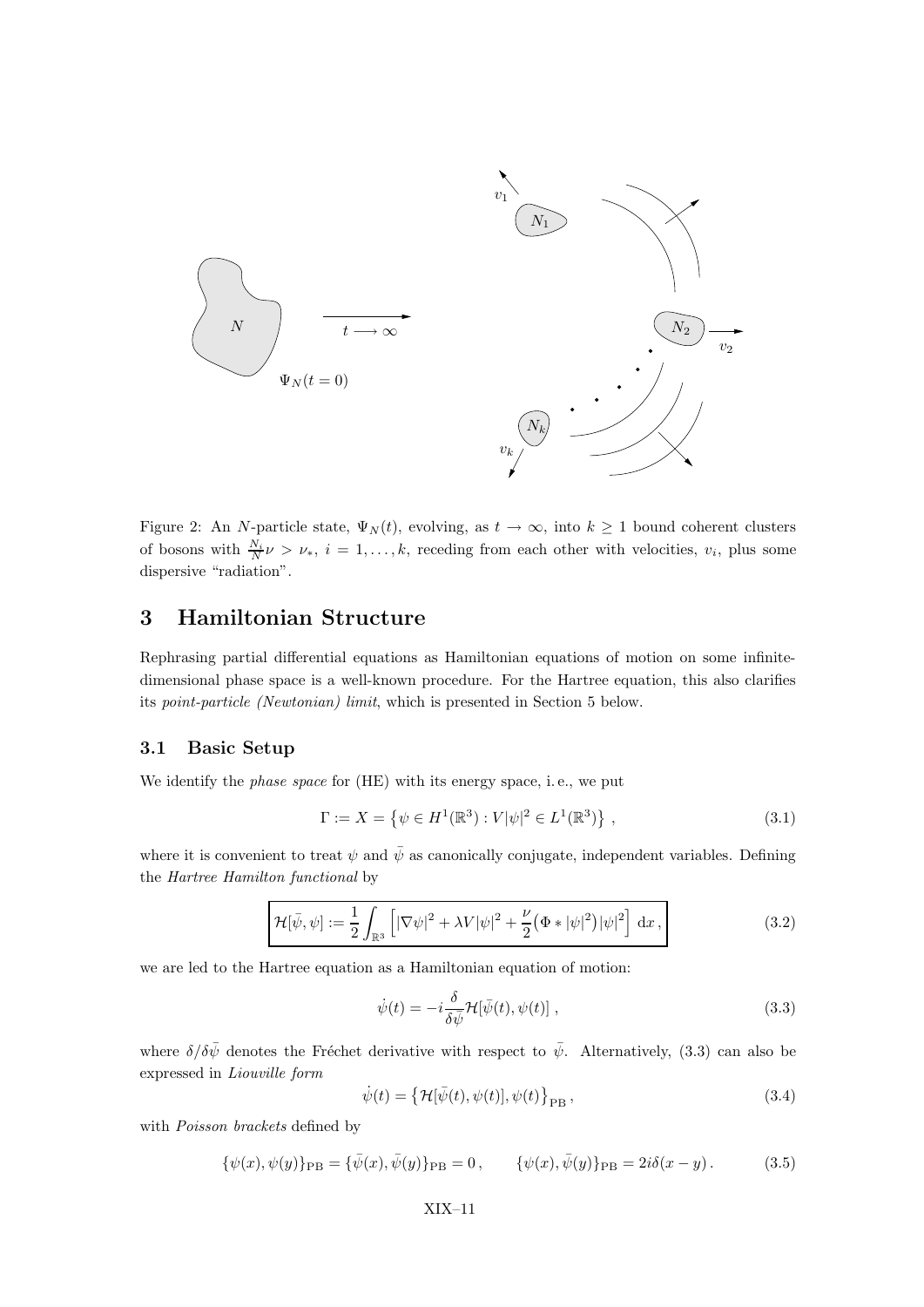We remark that if V and  $\Phi$  meet the conditions of Theorem 1, then it is straightforward to show (using Sobolev's inequalities) that  $\mathcal H$  is a  $C^1$ -functional on  $\Gamma$  bounded from below on the spheres

$$
\mathbb{S}_N := \left\{ \psi \in \Gamma : \mathcal{N}[\bar{\psi}, \psi] = N \right\},\tag{3.6}
$$

for all  $N < \infty$ , where we define the *charge* (or *mass*) functional by

$$
\mathcal{N}[\bar{\psi}, \psi] := \int_{\mathbb{R}^3} \bar{\psi} \psi \, \mathrm{d}x \,. \tag{3.7}
$$

Hamilton's equations of motion (3.3) can also be derived from an action principle. The corresponding *action functional* is given by

$$
\mathcal{S}[\bar{\psi}(\cdot),\psi(\cdot)]:=\int_{t_1}^{t_2}\left[\left(\frac{i}{2}\int_{\mathbb{R}^3}\bar{\psi}(t)\dot{\psi}(t)\,\mathrm{d}x\right)-\mathcal{H}[\bar{\psi}(t),\psi(t)]\right]\,\mathrm{d}t\,,\tag{3.8}
$$

and is defined for all  $C^1$ -curves  $[t_1,t_2] \mapsto \psi(t) \in \Gamma$ . The Hartree equation is equivalent to the Euler-Lagrange equation for  $\mathcal{S}[\bar{\psi}, \psi]$  varied with respect to  $\bar{\psi}$ , i.e.,

$$
\frac{\delta}{\delta \bar{\psi}(\cdot)} \mathcal{S}[\bar{\psi}(\cdot), \psi(\cdot)] = 0, \qquad (3.9)
$$

subject to the boundary conditions

$$
\delta \psi(t)|_{t=t_j} = 0,
$$
 with  $j = 1, 2.$  (3.10)

Note that the canonically conjugate variables,  $\psi$  and  $\bar{\psi}$ , appear in the action principle, i.e., we consider a Hamiltonian action principle on phase space.

#### 3.2 Conservation Laws and Identities

From now on, we abbreviate our notation and write

$$
\mathcal{H}[\psi] \equiv \mathcal{H}[\bar{\psi}, \psi], \quad \mathcal{N}[\psi] \equiv \mathcal{N}[\bar{\psi}, \psi], \quad \mathcal{S}[\psi] \equiv \mathcal{S}[\bar{\psi}(\cdot), \psi(\cdot)]. \tag{3.11}
$$

#### Charge and Energy

The invariance of the action,  $S[\psi]$ , with respect to  $U(1)$  gauge-transformations and time translations leads to the conservation of charge and energy, respectively. We have that

$$
\mathcal{N}[\psi(t)] = \mathcal{N}[\psi_0], \qquad \mathcal{H}[\psi(t)] = \mathcal{H}[\psi_0], \qquad (3.12)
$$

where  $\psi(t)$  solves (HE). In the setting of Theorem 1, these conservation laws hold rigorously and play a central rôle in its proof.

#### Linear and Angular Momentum

If  $\lambda V \equiv 0$  then further conservation laws derived from the Galilean invariance of the action  $\mathcal{S}[\psi]$ arise. Because of translation invariance we have conservation of linear momentum:

$$
\mathcal{P}[\psi(t)] = \mathcal{P}[\psi_0], \quad \text{where} \quad \mathcal{P}[\psi] := -i \int_{\mathbb{R}^3} \bar{\psi} \nabla \psi \, \mathrm{d}x. \tag{3.13}
$$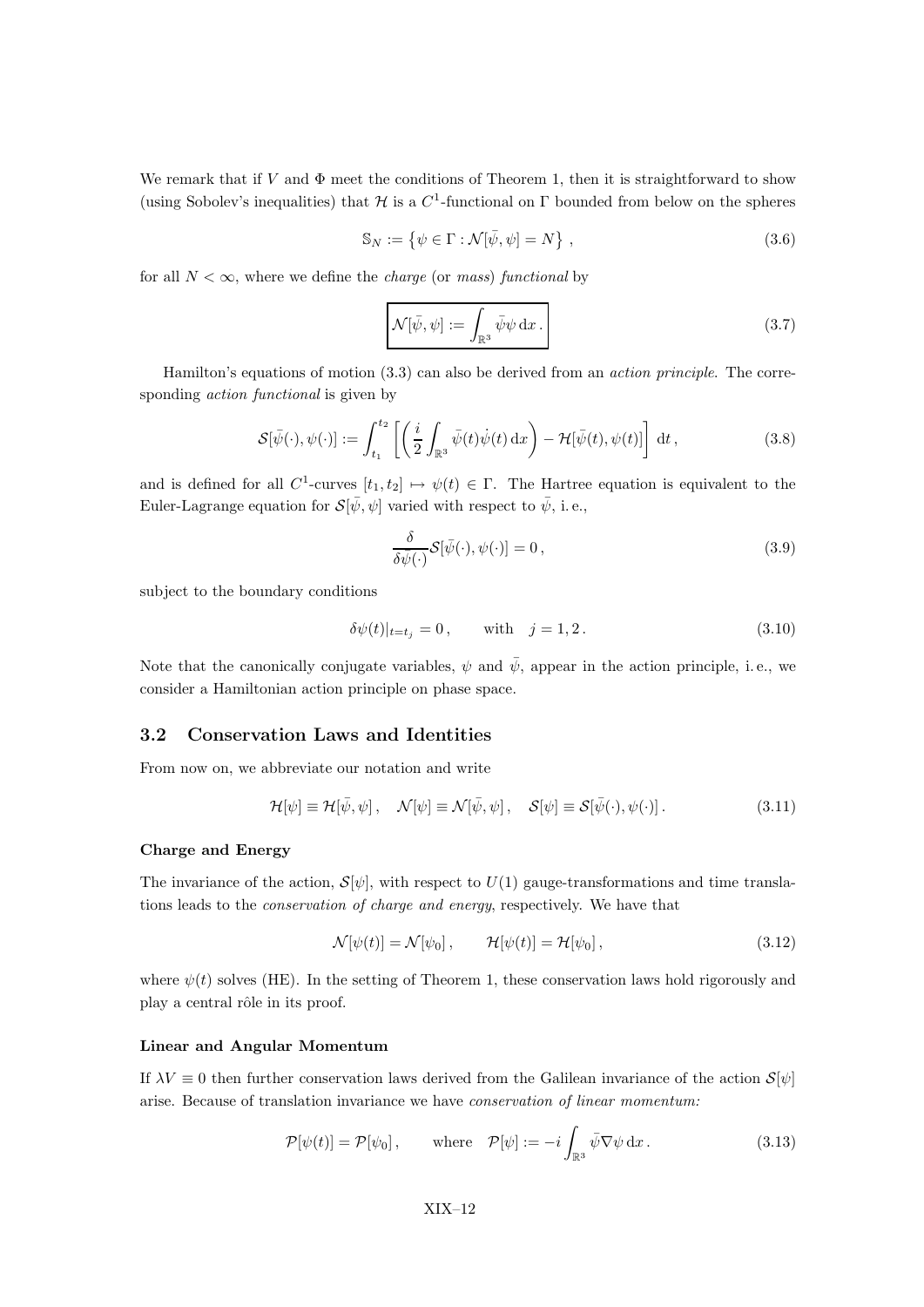Moreover, the *center-of-mass motion* is inertial, which is expressed by the fact

$$
\int_{\mathbb{R}^3} \bar{\psi}(t)(x+2it\nabla)\psi(t) \, \mathrm{d}x = \text{const.} \tag{3.14}
$$

Note that, for (3.14) to hold rigorously, one has to require suitable decay of the initial datum, as  $|x| \to \infty$ .

Finally, from the invariance of  $S[\psi]$  with respect to spatial rotations we can infer *conservation* of angular momentum:

$$
\mathcal{L}[\psi(t)] = \mathcal{L}[\psi_0], \quad \text{where} \quad \mathcal{L}[\psi] := -i \int_{\mathbb{R}^3} \bar{\psi}(x \times \nabla)\psi \,dx. \tag{3.15}
$$

#### Various Identities

We note that there are useful "identities" for nonlinear Schrödinger equations, which are not conservation laws. In particular, the pseudo-conformal identity and Morawetz' identity are important in scattering theory for repulsive  $\Phi$ 's. Another identity referred to as variance identity is an ordinary differential equation. It can be applied to exhibit blow-up of solutions of (HE) for non-subcritical, attractive two-body potentials. For example, choosing  $\lambda = 0$  and  $\nu\Phi(x) = -|x|^{-\sigma}$ the variance identity becomes

$$
\frac{\mathrm{d}^2}{\mathrm{d}t^2} \int_{\mathbb{R}^3} |x|^2 |\psi(t)|^2 \, \mathrm{d}x = 16 \mathcal{H}[\psi_0] + (4 - 2\sigma) \int_{\mathbb{R}^3} (|x|^{-\sigma} * |\psi(t)|^2) |\psi(t)|^2 \, \mathrm{d}x \,, \tag{3.16}
$$

provided that  $\psi_0 \in \{ \psi \in X : |x|^2 | \psi|^2 \in L^1(\mathbb{R}^3) \}$ . Since the left hand side is the second derivative of a nonnegative function which cannot be strictly concave for all  $t \geq 0$ , one can infer that  $\psi(t)$ can only exist over a finite time interval if the right hand side is bounded from above by a negative constant. This happens for  $\sigma \geq 2$  (i.e.,  $\Phi$  is non-subcritical) and initial data with  $\mathcal{H}[\psi_0] < 0$ . We refer to [Caz03] for a detailed exposition of such identities and their applications to nonlinear Schrödinger equations.

## 4 Hartree Solitons

In this section we discuss solitary wave solutions for (HE), which we call *Hartree solitons*. By using variational methods, we derive *existence and orbital stability* of Hartree ground state solitons, for attractive, subcritical Φ's. See Theorems 2 and 3 below. Orbital stability for local, subcritical nonlinear Schrödinger equations has only been established for special classes, e.g., for pure power nonlinearities and some variations thereof. We also demonstrate how linear stability can be understood from the variational proof of stability. Finally, we touch upon the issue of asymptotic stability, which involves a detailed study of dispersive estimates of the linearization around a Hartree soliton. Some open problems are proposed.

Plugging the ansatz  $\psi(t,x) = e^{i\omega t} Q(x)$ , with  $\omega \in \mathbb{R}$ , into (HE) leads to the nonlinear eigenvalue problem:

$$
-\Delta Q + \lambda VQ + \nu (\Phi * |Q|^2)Q = -\omega Q,
$$
  
\n
$$
Q \in X, \quad \mathcal{N}[Q] = N.
$$
\n(4.1)

Recall that  $X$  denotes the energy space introduced in  $(2.13)$ . We exclude the trivial solution,  $Q \equiv 0$ , by requiring that  $\mathcal{N}[Q] \equiv ||Q||_2^2 = N > 0$ .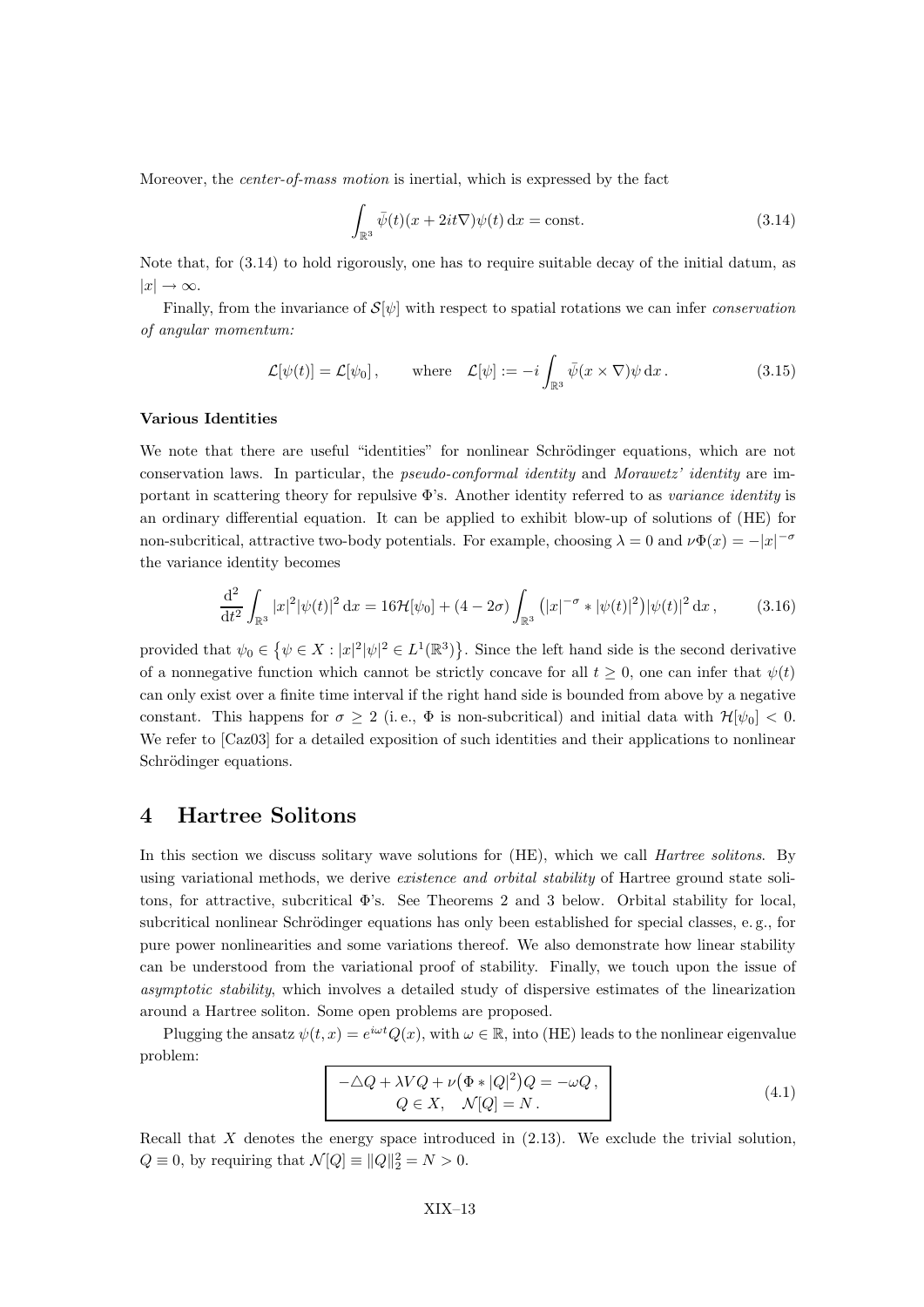We note that there are two ways of treating problem  $(4.1)$ : Either we fix N and try to solve for  $\omega = \omega_N$  and  $Q = Q_N$ , or we fix  $\omega$  and try to solve for  $N = N_\omega$  and  $Q = Q_\omega$ . In physical applications it is sometimes convenient to rephrase the first way by fixing  $N$  as an overall constant and then look for solutions  $Q = Q_{\nu}$  and  $\omega = \omega_{\nu}$  depending on the coupling constant  $\nu$ .

If there exists a solution  $Q = Q_{\omega}$  of (4.1), with  $\omega \in I \subset \mathbb{R}$ , then

$$
\psi_{\omega}(t,x) := e^{i\omega t} Q_{\omega}(x), \quad \omega \in I, \tag{4.2}
$$

is a family of solitary wave solutions for (HE), which we refer to as Hartree solitons. Provided that  $\lambda = 0$  holds, the family of Hartree solitons comprises the functions

$$
\psi_{\sigma}(t,x) := e^{i(\frac{1}{2}\upsilon \cdot (x-d) - \frac{1}{4}\upsilon^2 t + \gamma + \omega t)} Q_{\omega}(x - \upsilon t - d),
$$
\n
$$
\sigma := (d, \upsilon, \gamma, \omega) \in \mathbb{R}^3 \times \mathbb{R}^3 \times [0, 2\pi) \times I,
$$
\n(4.3)

obtained by applying Galilei transformations to  $\psi_{\omega}(t, x)$ ; spatial rotations can be omitted if Q is a radial function. See Theorem 2 below for sufficient conditions for Q to be radial.

#### 4.1 Existence of Hartree Ground States

We relate the nonlinear eigenvalue problem  $(4.1)$  to the following variational problem

$$
E(N) := \inf \{ \mathcal{H}[\psi] : \psi \in \mathbb{S}_N \}, \qquad (4.4)
$$

where

$$
\mathbb{S}_N = \{ \psi \in X : \mathcal{N}[\psi] = N \} . \tag{4.5}
$$

If a minimizer exists then it is a solution of (4.1), provided that  $\mathcal H$  is  $C^1$ . Such energy minimizing solutions are called *Hartree ground states*. To arrive at a general statement on the existence of Hartree ground states, we require the following definition: We say that  $\Phi$  is *subcritical and* vanishing at infinity if

$$
\Phi \in L^{p_1}(\mathbb{R}^3) + L^{p_2}(\mathbb{R}^3), \qquad \text{for some} \quad 3/2 < p_1 \le p_2 < \infty \,, \tag{4.6}
$$

and likewise for V .

Theorem 2. [Existence of Hartree Ground States] Without loss of generality we set  $\nu = 1$ in (4.1). Suppose that  $\Phi$  is real-valued, radial, subcritical and vanishing at infinity, with  $\Phi \leq 0$ ,  $\Phi \neq 0$ . Let V be real-valued and assume that one of the following assumptions is satisfied.

- a)  $\lambda = 0$  (i.e., no external potential).
- b) V is subcritical and vanishing at infinity with  $V < 0$  on a set of positive measure (i.e., V is a "localized trap"),  $\lambda = 1$ .
- c)  $V \in L^1_{loc}(\mathbb{R}^3)$ ,  $V \ge 0$ , and  $V(x) \to \infty$  as  $|x| \to \infty$  (i.e., V is a "confining trap"),  $\lambda = 1$ .

Then there exists a constant  $N_* \geq 0$  such that, for every  $N > N_*$ , problem (4.1) has a Hartree ground state solution,  $Q = Q_N$ , which can be chosen to be strictly positive.

In addition, if  $\Phi$  is nondecreasing then Q is radial (about some point) and nonincreasing, provided that either a) holds, or b) holds with V radial and nondecreasing.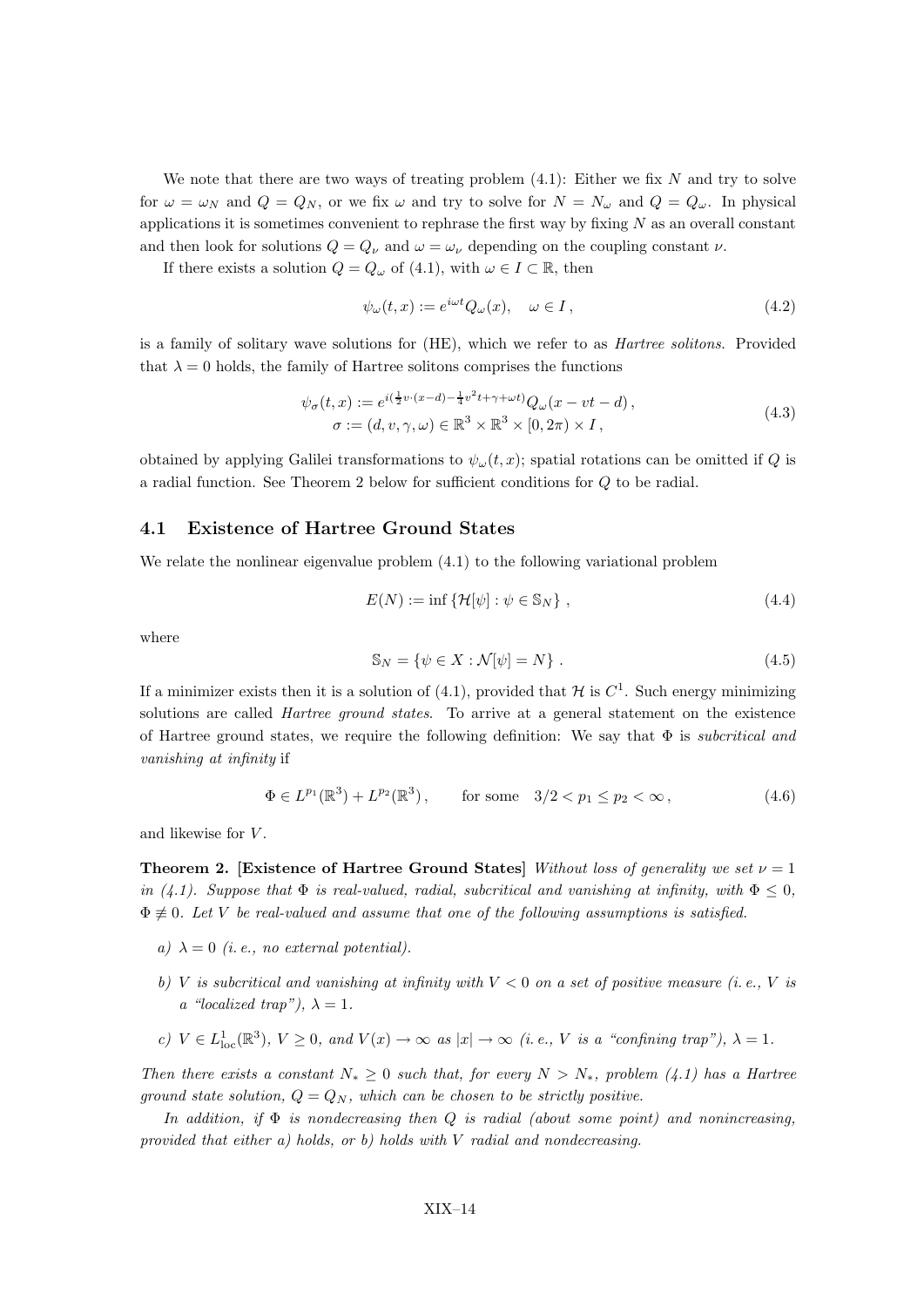Remarks. 1) Under condition a) one can show that  $N_* = 0$ , for  $\Phi(x) = -|x|^{-\sigma}$ , with  $0 < \sigma < 2$ . However, for two-body potentials of short range (e.g., of van der Waals-type)  $N_*$  is strictly positive. With regard to condition c), it is easy to see that  $N_* = 0$ , for confining V's.

2) By applying standard methods we can derive decay and regularity properties for  $Q_N$  depending on V. If, for instance, condition a) holds we can infer that  $Q_N \in C^{\infty}(\mathbb{R}^3)$ , thanks to elliptic bootstrapping, and that  $Q_N$  exhibits exponential decay at infinity.

3) Theorem 2 can be rephrased as follows: For  $N \equiv 1$  there exists a critical coupling,  $\nu_* \geq 0$ , such that, for all  $\nu > \nu_*$ , there exists a Hartree ground state  $Q = Q_{\nu}$ .

Sketch of Proof. The assumptions of Theorem 2 imply that, for every  $\varepsilon \in (0,1)$ , there exists a constant  $C_{\varepsilon,N}\geq 0$  such that

$$
E(N) \ge \frac{1-\varepsilon}{2} \|\nabla \psi\|_2^2 - C_{\varepsilon, N} \,. \tag{4.7}
$$

In particular, this shows that  $E(N) > -\infty$  holds for all  $N < \infty$ . To prove existence of Hartree ground states, for N sufficiently large, we apply the direct method of the calculus of variations. That is, we consider minimizing sequences,  $(\psi_n)_{n>0}$ , in  $\mathbb{S}_N$  with

$$
\mathcal{H}[\psi_n] \to E(N)\,, \quad \text{as} \quad n \to \infty\,,
$$

and try to find a strongly convergent subsequence in  $X$ . Depending on conditions a), b), or c) in Theorem 2, we can show relative compactness of every minimizing sequence as follows.

Relative Compactness under Condition a). Due to the assumptions on  $\Phi$ , we can apply the concentration-compactness method developed by P.-L. Lions [Lio84a, Lio84b] for translationinvariant functionals. In these references, it is shown that the strict sub-additivity condition

$$
E(N) < E(\alpha) + E(N - \alpha), \qquad \text{for all} \quad \alpha \in (0, N), \tag{4.8}
$$

is sufficient and necessary to show that every minimizing sequence,  $(\psi_n)_{n>0}$ , of  $\mathcal{H}[\psi]|_{\psi \in \mathcal{S}_N}$  is relatively compact in  $X \equiv H^1(\mathbb{R}^3)$  up to translations. Thus, there exists a sequence,  $(y_n)_{n\geq 0}$ , in  $\mathbb{R}^3$  such that  $(\psi_n(\cdot+y_n))_{n\geq 0}$  has a subsequence that is strongly convergent in  $H^1(\mathbb{R}^3)$ . In particular, a minimizer exists if this property holds.

We must show that (4.8) holds for all  $N > N_*$ , for some constant  $N_* \geq 0$ . This is accomplished as follows. First, it is easy to see that

$$
E(N) \le 0, \qquad \text{for all} \quad N \ge 0. \tag{4.9}
$$

Moreover, we infer from the scaling behavior

$$
E(\vartheta N) = \inf \left\{ \frac{\vartheta}{2} \int_{\mathbb{R}^3} \left[ |\nabla \psi|^2 + \frac{\vartheta}{2} (\Phi * |\psi|^2) |\psi|^2 \right] dx : \psi \in \mathbb{S}_N \right\}
$$
(4.10)

that there exists some  $N_* \geq 0$  such that

$$
E(N) < 0 \,, \qquad \text{for all} \quad N > N_*, \tag{4.11}
$$

and that

 $E(\vartheta N) < \vartheta E(N)$ , for all  $N > N_*$  and  $\vartheta > 1$ . (4.12)

The strict sub-additivity condition (4.8) for  $N > N_*$  then follows by elementary arguments.

Relative Compactness under Condition b). To show that every minimizing sequence for  $N > N_*$ has a strongly convergent subsequence in  $X \equiv H^1(\mathbb{R}^3)$  (up to translations), we can proceed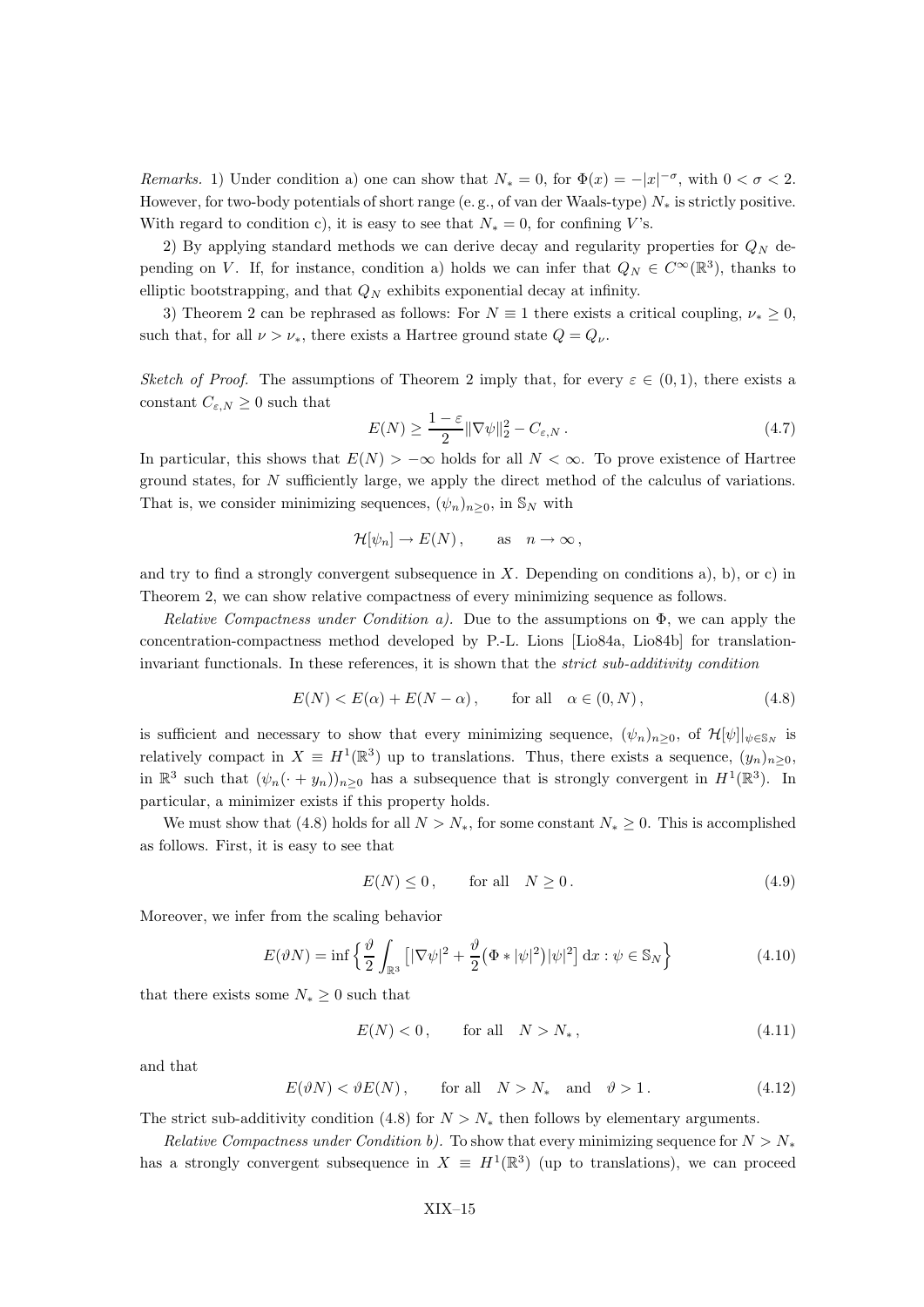similarly as in a). See [Lio84a, Lio84b] for a modified sub-additivity condition for translationdependent functionals.

Relative Compactness under Condition c). If  $V$  is confining then it easy to see that, for every  $\varepsilon > 0$ , there exist constants  $R_{\varepsilon}, n_{\varepsilon} \geq 0$  such that

$$
\int_{|x|\geq R_{\varepsilon}} |\psi_n|^2 \,dx \leq \varepsilon, \qquad \text{for all} \quad n \geq n_{\varepsilon}.
$$

This fact allows us to pass to a strongly convergent subsequence for every minimizing sequence in X.

Strict Positivity. Note that  $\mathcal{H}[\psi] \leq \mathcal{H}[\psi]$ , because  $\|\nabla[\psi]\|_2 \leq \|\nabla \psi\|_2$ . Thus, we can choose  $Q_N$  to be real-valued and nonnegative. Introducing the Schrödinger operator

$$
H := -\triangle + W, \quad \text{where} \quad W := V + (\Phi * |Q_N|^2), \tag{4.13}
$$

we have that  $Q_N$  is an eigenfunction, i.e.,

$$
HQ_N = -\omega_N Q_N, \qquad (4.14)
$$

which can be written as follows

$$
e^{-H}Q_N = e^{\omega_N}Q_N. \tag{4.15}
$$

The assumptions of Theorem 2 imply that  $W_+ := \max\{W, 0\} \in L^1_{loc}(\mathbb{R}^3)$  and that  $W_- :=$  $min\{W, 0\}$  is subcritical. With results from [FS75] we find that  $e^{-H}$  is *positivity improving*, i.e.,  $f \geq 0$ , with  $f \not\equiv 0$ , implies that  $e^{-H} f > 0$ . Hence  $Q_N(x) > 0$  almost everywhere.

Radial Symmetry. The statement about radial symmetry of  $Q_N$  in Theorem 2 follows from

$$
\mathcal{H}[Q_N^*] \le \mathcal{H}[Q_N],\tag{4.16}
$$

provided that  $\Phi = \Phi^*$  and  $V = V^*$ , where  $f^*$  denotes the symmetric rearrangement of a measurable function f that vanishes at infinity; see, e.g.,  $[LL01]$  for rearrangement inequalities.  $\Box$ 

Remarks. 1) In physical terms, condition (4.8) says that Hartree ground states are stable against fission: A ground state configuration having mass  $N$  has an energy strictly smaller than the sum of energies of two configurations with mass  $\alpha$  and  $N - \alpha$ , respectively. Hence there is always some strictly negative binding energy. In mathematical terms, condition (4.8) prevents every minimizing sequence from either converging to zero locally everywhere, or splitting up into lumps receding from each other.

2) If N is sufficiently large then nonlinear excited states (which are not strictly positive) exist, too. They are critical points of  $\mathcal{H}[\psi]$  restricted to  $\mathcal{S}_N$ ; see [Lio80] for a critical point theory.

Theorem 2 does not answer the question of uniqueness of Hartree ground states, i. e., whether all minimizers of  $\mathcal{H}[\psi]$  on  $\mathbb{S}_N$  are just the orbit of some  $Q_N$  under the group of symmetries leaving  $\mathcal{H}[\psi]$  invariant. By using a remarkable trick, E. Lieb [Lie77] has proven uniqueness of Hartree minimizers for (2.16), meaning that all minimizers are equivalent up to phases and translations. But the general case is not understood, yet. Thus, we propose.

**Problem 3.** Prove uniqueness of Hartree ground states on  $\mathbb{S}_N$ , up to symmetries of  $\mathcal{H}[\psi]$ , for a general class of  $\Phi$ 's and  $\lambda = 0$ .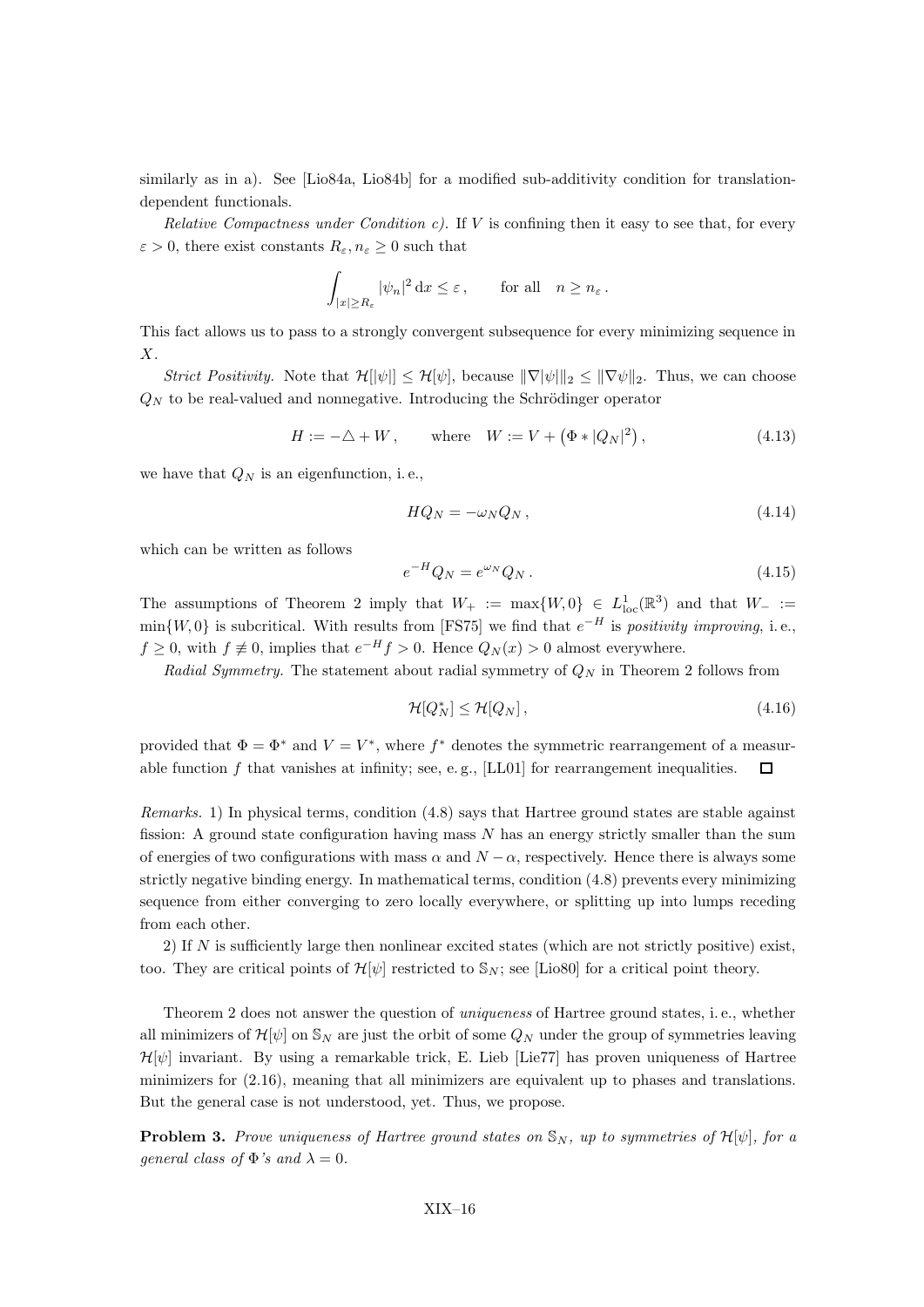Remarks. 1) Uniqueness of positive ground state solutions for nonlinear Schrödinger equations on  $\mathbb{R}^d$  with local nonlinearities of the form  $|\psi|^\alpha \psi$  is a known fact, for  $0 < \alpha < 4/(d-2)$ ; see [Kwo89]. The proof given there relies, however, on Sturm comparison theorems and ordinary differential equation techniques that cannot be directly applied to nonlocal equations such as (4.1).

2) If an external potential is present (i.e.,  $\lambda \neq 0$ ), then one can also study perturbative regimes to show existence and uniqueness of Hartree ground states. Assuming that  $-\Delta + \lambda V$  has a normalizable ground state, one can prove uniqueness of Hartree ground states for  $\mathcal{H}[\psi]|_{\mathbb{S}_N}$ , with N fixed and  $\nu$  sufficiently small; see, e.g., [AFG<sup>+</sup>02] for such results.

Finally, we wish to draw attention to the phenomenon of symmetry breaking: If, for example, V is a double-well potential then, for suitable  $\Phi$  and sufficiently large  $\nu$ , two distinct Hartree ground states exist; i. e., uniqueness is lost [AFG+02]. (Of course, translation invariance is always broken when  $\lambda = 0$ , as soon as a non-trivial Hartree ground state exists.)

#### 4.2 Orbital Stability of Hartree Ground State Solitons

Next, we study orbital stability of Hartree solitons arising from the Hartree ground states constructed in Theorem 2. For this purpose, we introduce the set of Hartree ground states,  $\mathcal{M}_N$ , for  $N > N_*$ , by

$$
\mathcal{M}_N := \left\{ Q \in \mathbb{S}_N : \mathcal{H}[Q] = \min_{\psi \in \mathbb{S}_N} \mathcal{H}[\psi] \right\},\tag{4.17}
$$

and define the distance function

$$
d(\psi) := \inf_{Q \in \mathcal{M}_N} \|\psi - Q\|_X. \tag{4.18}
$$

We note that if we have uniqueness of Hartree ground states (up to phases and translations), then

$$
d(\psi) \equiv \inf_{\gamma \in \mathbb{R}} \inf_{y \in \mathbb{R}^3} \|\psi - e^{i\gamma} \tilde{Q}(\cdot - y)\|_X \tag{4.19}
$$

for a fixed  $\tilde{Q} \in \mathcal{M}_N$ . Recall that uniqueness of Hartree ground states is known for equation (2.16), which models a non-relativistic boson star; see [Lie77].

We say that  $\mathcal{M}_N$  is *orbitally stable in X* (energy space) if, for every  $\varepsilon > 0$ , there exists  $\delta > 0$ such that, for all initial data  $\psi_0 \in X$ ,

$$
d(\psi_0) < \delta \qquad \text{implies that} \qquad d(\psi(t)) < \varepsilon \,, \quad \text{for all} \quad t \ge 0 \,, \tag{4.20}
$$

where  $\psi(t)$  denotes the solution of (HE). With the proof of Theorem 2 at hand, it is easy to prove the following result.

Theorem 3. [Orbital Stability of Hartree Ground State Solitons] Assume that the hypotheses of Theorem 2 are satisfied (and if  $V$  is confining that condition b) of Theorem 1 holds). Then orbital stability of the set of Hartree ground states,  $\mathcal{M}_N$ , holds for all  $N > N_*$ .

Remark. If the external potential vanishes (i.e.,  $\lambda = 0$ ), then Theorem 3 also guarantees orbital stability of "boosted" Hartree ground state solitons; see equation (4.3). This fact follows by using the Galilei invariance of (HE).

Sketch of Proof. The proof of Theorem 3 makes use of conservation laws and the relative compactness of every minimizing sequence; the idea goes back to [CL82]. It proceeds as follows. Recall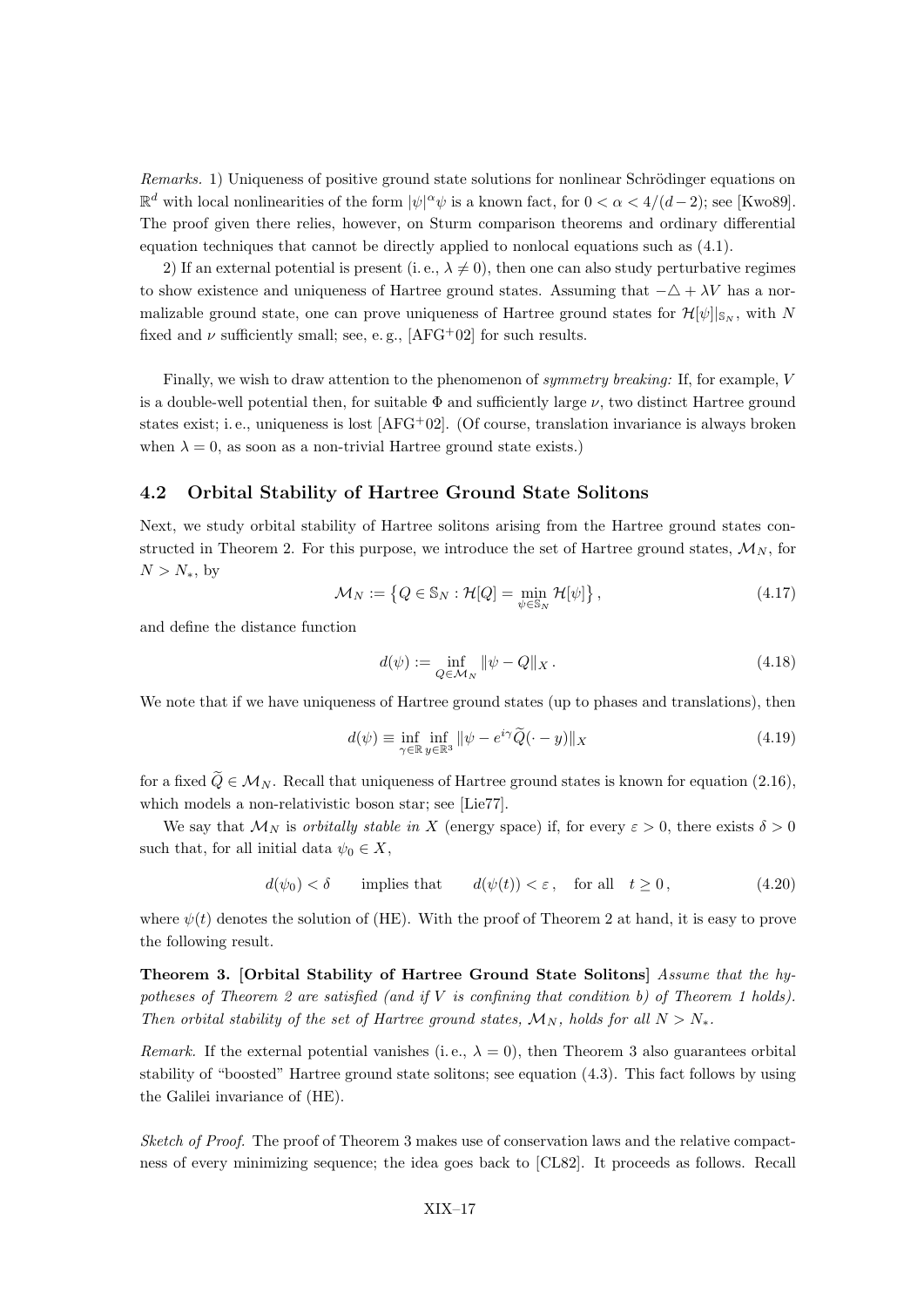from Theorem 1 that  $(HE)$  is globally well-posed in X. To simplify the argument, we restrict our attention to initial data with  $\mathcal{N}[\psi_0] = N$  (the general case will then follow). Let us assume that orbital stability does not hold. Then there would exist an  $\varepsilon > 0$  and a sequence  $(u_n)_{n>0}$  in  $\mathbb{S}_N$ with

$$
d(u_n) \to 0, \quad \text{as} \quad n \to \infty, \tag{4.21}
$$

such that, for the solution  $\psi_n(t)$  of (HE) with initial datum  $u_n$ ,

$$
d(\psi_n(t_n)) \ge \varepsilon, \qquad \text{for all} \quad n \ge 0 \tag{4.22}
$$

and a suitable sequence  $(t_n)_{n>0}$  of times. Let us define  $v_n := \psi_n(t_n)$ . Since charge and energy are conserved, i. e.,

$$
\mathcal{N}[v_n] = \mathcal{N}[u_n], \qquad \mathcal{H}[v_n] = \mathcal{H}[u_n], \qquad (4.23)
$$

the sequence  $(v_n)_{n>0}$  is also a minimizing sequence for  $\mathcal{H}[\psi]_{\mathbb{S}_N}$ . As we have already seen in the proof of Theorem 2, every such minimizing sequence contains a strongly convergent subsequence in X (up to possible translations). This contradicts  $(4.22)$  and proves Theorem 3.  $\Box$ 

#### Orbital Stability via Linearization

There is another way to discuss orbital stability involving the linearization around a Hartree soliton. In fact, a rigorous analysis, initiated by M. Weinstein [Wei85] for local nonlinear Schrödinger equations and extended by M. Grillakis, J. Shatah, and W. Strauss [GSS90], shows that the stability condition

$$
\frac{\mathrm{d}}{\mathrm{d}\omega} \mathcal{N}[Q_{\omega}] > 0 \tag{4.24}
$$

is sufficient for orbital stability of Hartree ground states. Recall that  $Q = Q_{\omega}$  denotes the solution of (4.1), for a given  $\omega$ , choosing  $N = \mathcal{N}[Q_{\omega}]$ . Condition (4.24) is popular in the physics literature on solitons.

Under the assumptions of Theorem 2, we now demonstrate why condition (4.24) implies the strict sub-additivity condition (4.8) and thus orbital stability. It turns out that the relation between these two criteria is essentially the same as the one between the inequality  $f'' < 0$  and the strict concavity of a function  $f$ .

To convince ourselves of this claim, we assume that  $Q = Q_N$  and  $Q = Q_\omega$  can be differentiated with respect to N or  $\omega$  up to second order. We observe that the nonlinear eigenvalue problem (4.1) with constraint  $\mathcal{N}[Q] = N$  is just the Lagrange equation with multiplier  $-\omega/2$ , i.e.,

$$
\mathcal{H}'[Q_N] = -\frac{\omega}{2} \mathcal{N}'[Q_N]. \tag{4.25}
$$

Thus, for all  $N > N_*$ , we find that

$$
E'(N) = \frac{\mathrm{d}}{\mathrm{d}N} \mathcal{H}[Q_N] = \mathcal{H}'[Q_N] \frac{\mathrm{d}Q_N}{\mathrm{d}N} \stackrel{(4.25)}{=} -\frac{\omega}{2} \mathcal{N}'[Q_N] \frac{\mathrm{d}Q_N}{\mathrm{d}N}
$$
  
= 
$$
-\frac{\omega}{2} \frac{\mathrm{d}N[Q_N]}{\mathrm{d}N} = -\frac{\omega}{2} \frac{\mathrm{d}N}{\mathrm{d}N} = -\frac{\omega}{2}.
$$
 (4.26)

The stability condition (4.24) then implies that

$$
E''(N) = -\frac{1}{2}\frac{d\omega}{dN} < 0\,. \tag{4.27}
$$

Hence  $E(N)$  is a strictly concave function for all  $N > N_{*}$ . The strict sub-additivity condition (4.8) is a direct consequence of this fact.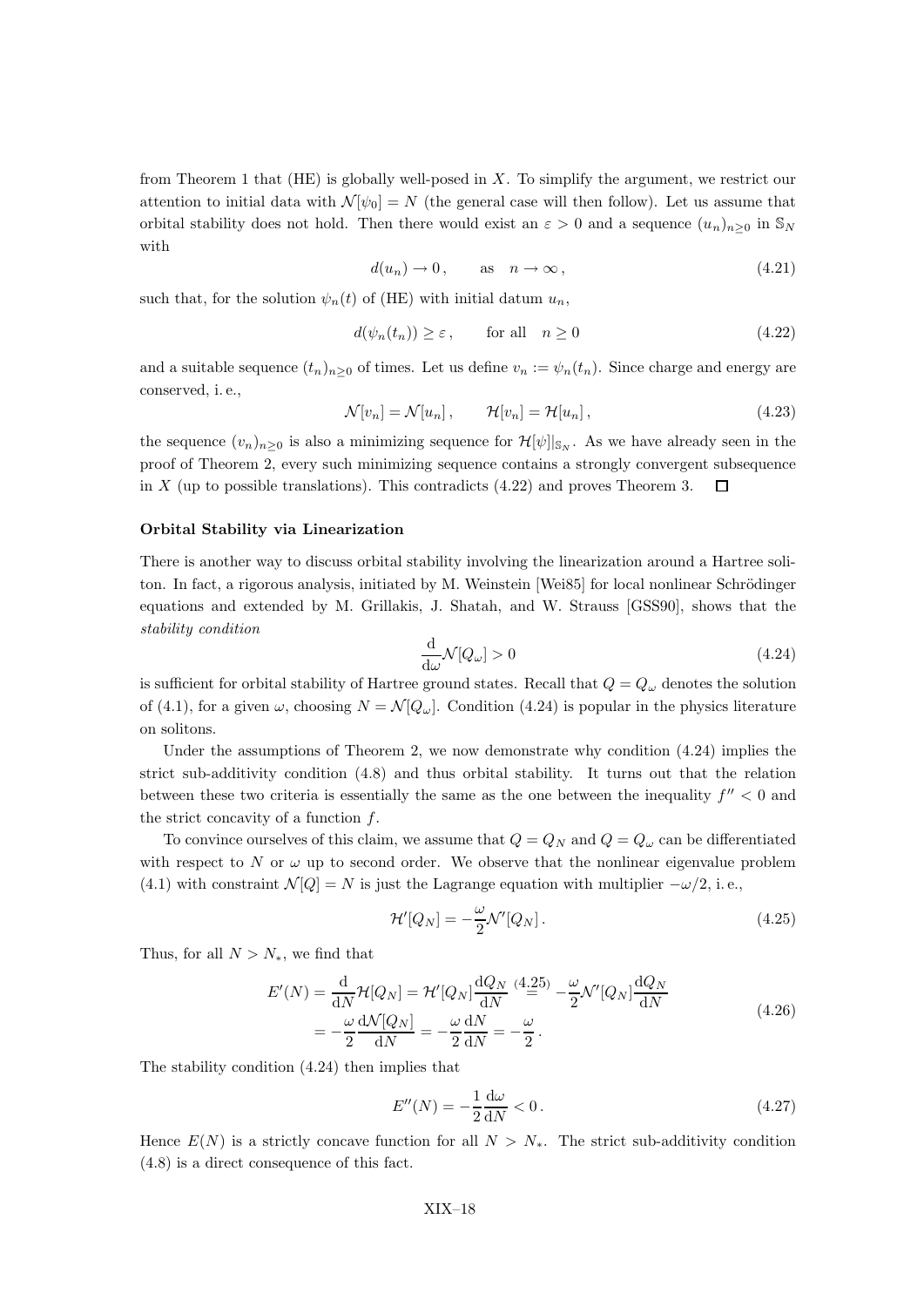#### 4.3 Instability and Blow-Up

Using the concentration-compactness method to prove orbital stability is quite elegant. It is, however, not suited to disprove orbital stability if Φ is not subcritical, because it is possible that  $E(N) = -\infty$ , i.e., that the Hartree energy functional is not bounded from below on S<sub>N</sub> (hence  $\mathcal{M}_N$  is empty). If this happens, linearization around Hartree solitons, defined to be critical points of  $\mathcal{H}[\psi]$  on  $\mathbb{S}_N$ , appears to be indispensable. In fact, it can be shown that the *instability condition* 

$$
\frac{\mathrm{d}}{\mathrm{d}\omega}\mathcal{N}[Q_{\omega}] < 0\tag{4.28}
$$

is sufficient for *orbital instability* for  $Q = Q_{\omega}$  [GSS90]. This means that there exists an  $\varepsilon > 0$ , but no  $\delta > 0$  such that  $d(\psi_0) < \delta$  implies that  $d(\psi(t)) < \varepsilon$ , for all  $t \geq 0$ , where  $d(\cdot)$  is defined as

$$
d(\psi) := \inf_{\gamma \in \mathbb{R}} \inf_{y \in \mathbb{R}^3} \|\psi - e^{i\gamma} Q(\cdot - y)\|_X. \tag{4.29}
$$

As an example, we illustrate instability of Hartree solitons for the non-subcritical case,

$$
i\partial_t \psi = -\triangle \psi - (|x|^{-\sigma} * |\psi|^2) \psi, \quad \text{with} \quad 2 \le \sigma < 3,
$$
 (4.30)

where non-trivial solutions,  $Q = Q_{\omega}$ , of the equation

$$
-\Delta Q - (|x|^{-\sigma} * |Q|^2)Q = -\omega Q, \qquad (4.31)
$$

are known to exist; see [Lio80]. A calculation shows that

$$
\mathcal{N}[Q_{\omega}] = C\omega^{1-\frac{\sigma}{2}}\tag{4.32}
$$

for some positive constant  $C = C(\sigma)$ . Hence, the instability condition (4.28) holds for  $2 < \sigma < 3$ . That orbital instability also occurs for  $\sigma = 2$  (where condition (4.28) fails) can be demonstrated with the help of the variance identity (3.16) as follows. Multiplying equation (4.31) by  $\overline{Q}$  and integrating over space, and doing the same with  $x \cdot \nabla \overline{Q}$ , leads to the identity

$$
\mathcal{H}[Q] = 0. \tag{4.33}
$$

Choosing an initial datum  $\psi_0 := (1 + \varepsilon)Q$ , we find that  $\mathcal{H}[\psi_0] < 0$ , for all  $\varepsilon > 0$ . According to the variance identity (3.16) and the discussion following it, the corresponding solution of (HE) exhibits blow-up in finite time; (note that  $\psi_0$  has finite variance because of its exponential decay). Choosing  $\varepsilon$  sufficiently small we can approximate Q by  $\psi_0$  arbitrarily well in  $X \equiv H^1(\mathbb{R}^3)$ . This shows instability of  $\psi(t,x) = e^{i\omega t} Q(x)$  in (4.30), for  $\sigma = 2$ .

#### 4.4 Asymptotic Stability

Refining the stability analysis leads one to the issue of *asymptotic stability* of Hartree solitons. One asks whether in some suitable norm,  $\|\cdot\|_Y$ ,

$$
\left\|\psi(t,\cdot)-e^{i\vartheta(t,x)}Q_{\omega(t)}(\cdot-y(t))\right\|_{Y}\to 0, \qquad \text{as} \quad t\to+\infty,
$$
\n(4.34)

for all initial data  $\psi_0$  sufficiently close to a soliton configuration and some functions  $\vartheta(t, x), \omega(t)$ , and  $y(t)$  with the properties that

$$
\vartheta(t,x) \to \frac{1}{2}v_{\infty} \cdot (x - y_{\infty}) - \frac{1}{4}v_{\infty}^2 t + \gamma_{\infty} + \omega_{\infty}t, \quad \omega(t) \to \omega_{\infty}, \quad y(t) \to y_{\infty} + v_{\infty}t, \tag{4.35}
$$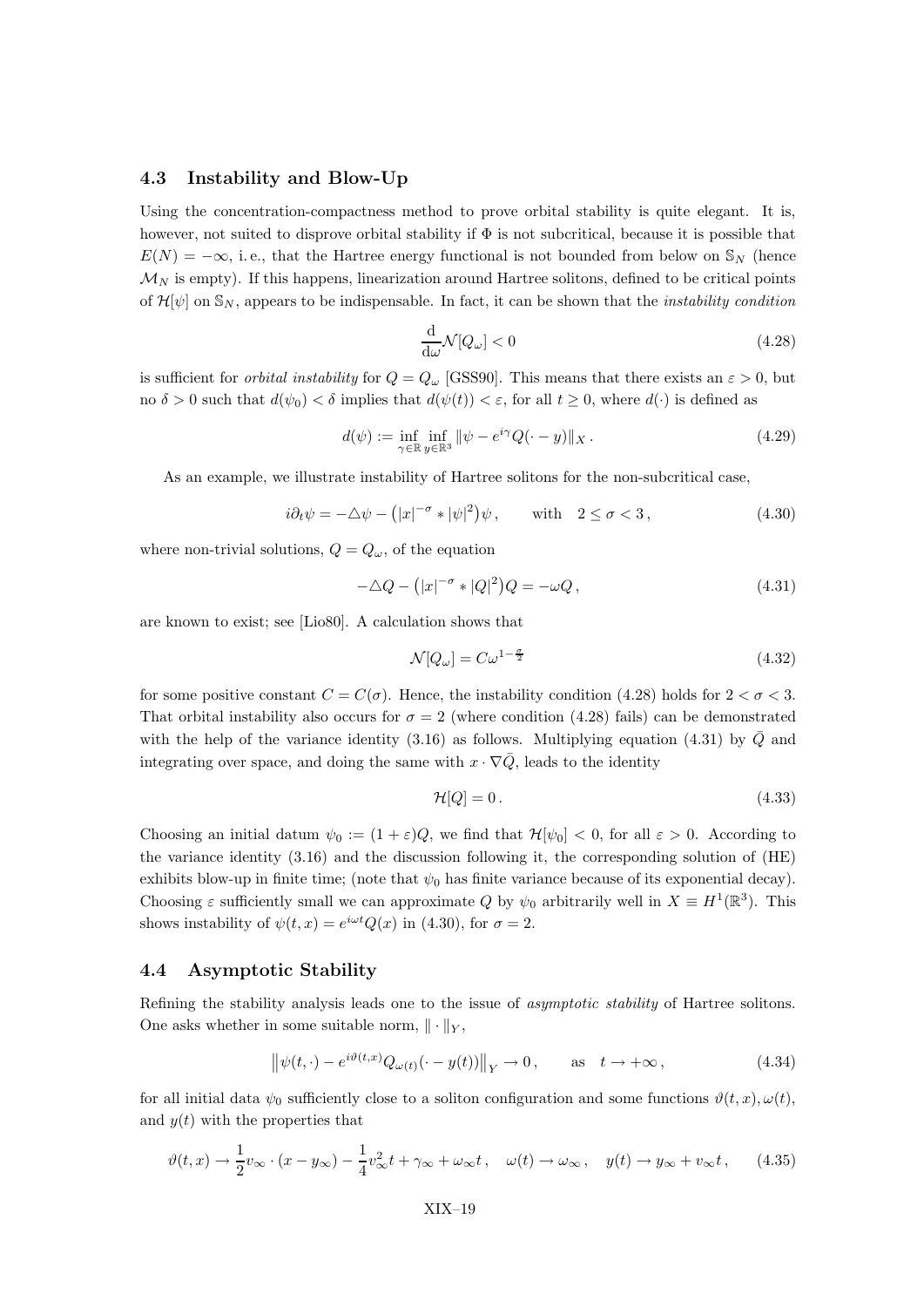as  $t \to +\infty$ . A generalization of the notion of asymptotic stability to multi-soliton configurations can be formulated easily.

We briefly outline the history of work on asymptotic stability for nonlinear Schrödinger equations. First results date back to the work of A. Soffer and M. Weinstein [SW90] for local nonlinear Schrödinger equations with suitable external potentials and further restrictive conditions. Their work has been motivated, in part, by conjectures of J. F. and T. Spencer. (For nonlinear Klein-Gordon equations with spatial inhomogeneities, first results appeared in [Sig93] and were extended in [SW99]). The first work on asymptotic stability for translation-invariant nonlinear Schrödinger equations (also under very restrictive conditions) was presented by V. Buslaev and G. Perel'man [BP92]. Both works were significantly extended in [SW92, SW03, BP95, Cuc02, TY02b, TY02a, TY02c, GNT04]. See [PW97, Wed00] for a center-manifold approach. Recent results concerning scattering of multi-soliton configurations for local nonlinear Schrödinger equations have been established in [Per03, RSS03]; (see also [FTY02] for partial results).

As far as extending such methods and results to Hartree-type nonlinearities is concerned, one expects that there are natural conditions on  $\Phi$  allowing for asymptotic stability. Such results would have interesting physical applications.

To propose a problem concerning asymptotic stability of Hartree solitons, we assume that  $\lambda = 0$  and consider the linearization of (HE) around a Hartree ground state  $Q_{\omega}$ . Making the ansatz

$$
\psi(t,x) = e^{i\omega t} [Q_{\omega}(x) + h(t,x)] \tag{4.36}
$$

leads to the linear equation

$$
i\partial_t h = L_\omega h \,,\tag{4.37}
$$

where

$$
L_{\omega}h = -\Delta h + \omega h + \left(\Phi * |Q_{\omega}|^2\right)h + 2Q_{\omega}\left(\Phi * (Q_{\omega}(h+\bar{h}))\right). \tag{4.38}
$$

Note that  $L_{\omega}$  is not C-linear and nonlocal. As an immediate consequence of the symmetries of (HE) with respect to  $U(1)$  gauge-transformations and spatial translations one finds that

$$
L_{\omega} i Q_{\omega} = 0, \quad L_{\omega} \partial_j Q_{\omega} = 0, \quad \text{where} \quad j = 1, 2, 3. \tag{4.39}
$$

This observation leads to the following problem.

**Problem 4.** Find a class of two-body potentials  $\Phi$  with the following properties.

- a) One has dispersive estimates for  $L_{\omega}$ .
- b) The null space of  $L_{\omega}$  is given by

$$
\text{Null}\left(L_{\omega}\right) = \text{span}_{\mathbb{R}}\left\{iQ_{\omega}, \partial_j Q_{\omega}\right\}, \qquad \text{where} \quad j = 1, 2, 3,
$$

as expected on the basis of the symmetries of (HE).

Remark. Note that the local potential,  $\Phi * |Q_{\omega}|^2$ , in  $L_{\omega}$  exhibits power-law decay if  $\Phi$  has powerlaw decay. In contrast, local nonlinearities lead to exponential decay, thanks to the exponential decay of  $Q_{\omega}$ . Exponential decay of the background potential in the linearization around a soliton plays a central rôle in the derivation of dispersive estimates in [RSS03].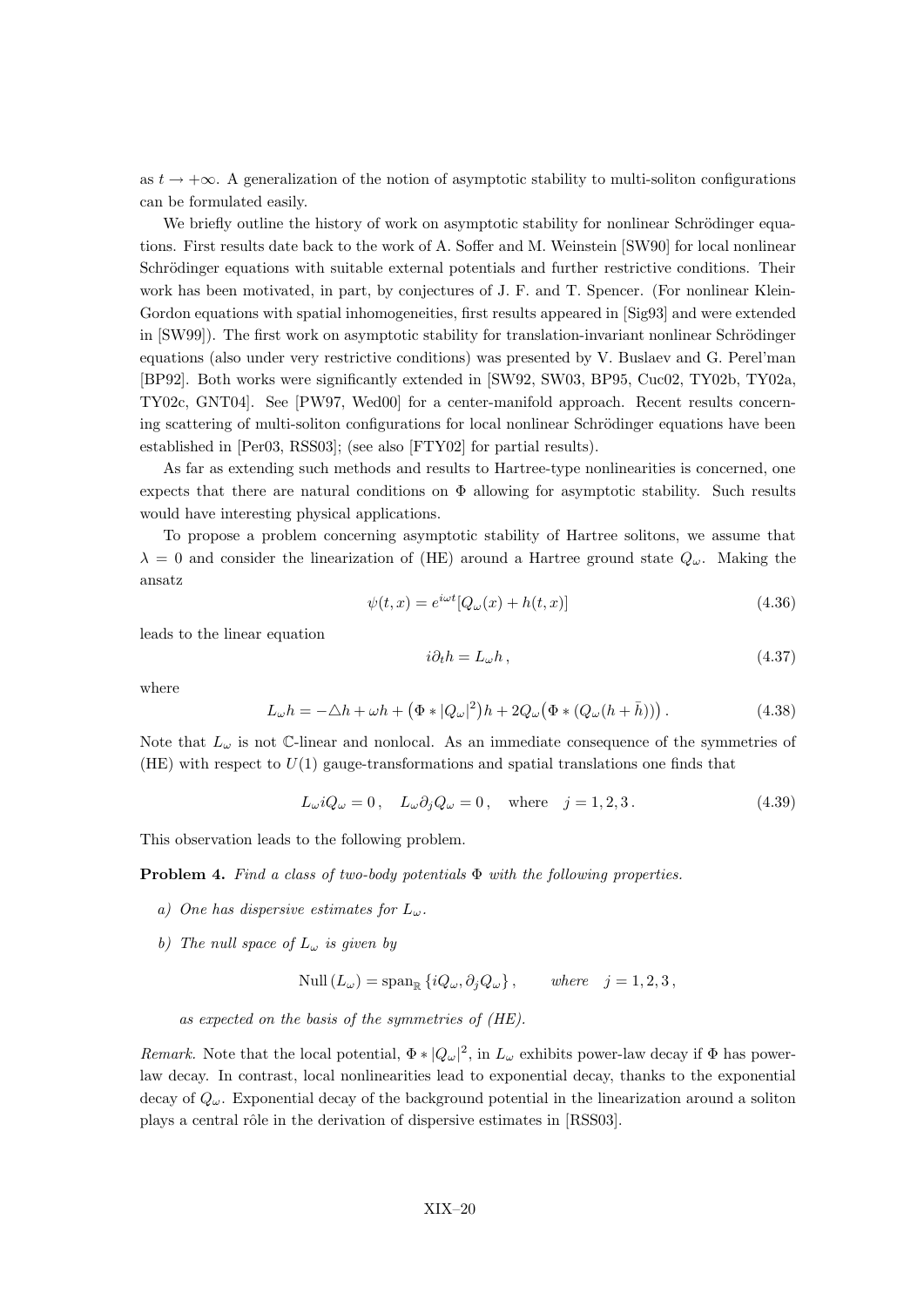## 5 Point-Particle Limit

In this section, we discuss the *point-particle (Newtonian) limit* of the Hartree equation (HE) and show how *Newton's equations of motion* for a system of point-particles emerge.

#### 5.1 Basic Ideas and Result

To exhibit the point-particle limit, we consider the following situation. The external potential is given by

$$
\lambda V(x) := V^{(\varepsilon)}(x) := W(\varepsilon x), \tag{5.1}
$$

where  $W(x)$  is a smooth, bounded function and  $\varepsilon > 0$  denotes a parameter. Furthermore, we assume the two-body potential to be given by

$$
\Phi(x) = \Phi_s(x) + \Phi_\ell(\varepsilon x). \tag{5.2}
$$

Here  $\Phi_s$  is a radial, short-range, attractive potential, whereas  $\Phi_\ell$  is smooth, radial and may be either attractive or repulsive. In addition,  $\Phi_\ell$  is allowed to be of long range, e.g., the Coulomb potential.

As a starting point, let us consider a configuration of Hartree ground states for  $\Phi = \Phi_s$  (i.e.,  $\varepsilon = 0$ ). We pick k numbers  $N_1, \ldots, N_k > N_*(\Phi_s)$  and Hartree ground states,  $Q_{N_j}$ , minimizing  $\mathcal{H}[\psi]$  on  $\mathbb{S}_{N_j}$ , for  $\lambda = 0$  and  $\Phi_\ell \equiv 0$  (see Theorem 2). We consider an initial configuration of k solitons

$$
\left\{Q_{N_j}(x-q_j)\right\}_{j=1}^k\tag{5.3}
$$

centered at points  $q_j \in \mathbb{R}^3$ ,  $1 \leq j \leq k$ . These solitons have a characteristic diameter given by

$$
L_{\text{sol}} := \max_{j=1,\dots,k} \sqrt{\frac{1}{\omega_j}}.
$$
\n
$$
(5.4)
$$

The external potential,  $V^{(\varepsilon)}(x) = W(\varepsilon x)$ , defines another characteristic length

$$
L_{\text{ext}} := \frac{1}{\varepsilon \sup |\nabla W|}.
$$
\n(5.5)

Choosing  $\varepsilon > 0$  sufficiently small, such that

$$
\frac{L_{\rm sol}}{L_{\rm ext}} = \varepsilon \cdot \frac{\sup |\nabla W|}{L_{\rm sol}} \ll 1, \qquad (5.6)
$$

one finds that the external potential varies little over the typical spatial extension of a soliton, i. e., the solitons are almost "point-like". Finally, we adjust the initial positions of the solitons to be far separated from each other, i. e.,

$$
\varepsilon \ge \frac{L_{\text{sol}}}{\min_{i \ne j} |q_i - q_j|}.
$$
\n(5.7)

Having specified our initial configuration, we now look for solutions of (HE) of the form

$$
\psi^{(\varepsilon)}(t,x) = \sum_{j=1}^{k} Q_{N_j(t)}(x - q_j(t)) e^{i\theta_j(t,x)} + h^{(\varepsilon)}(t,x)
$$
\n(5.8)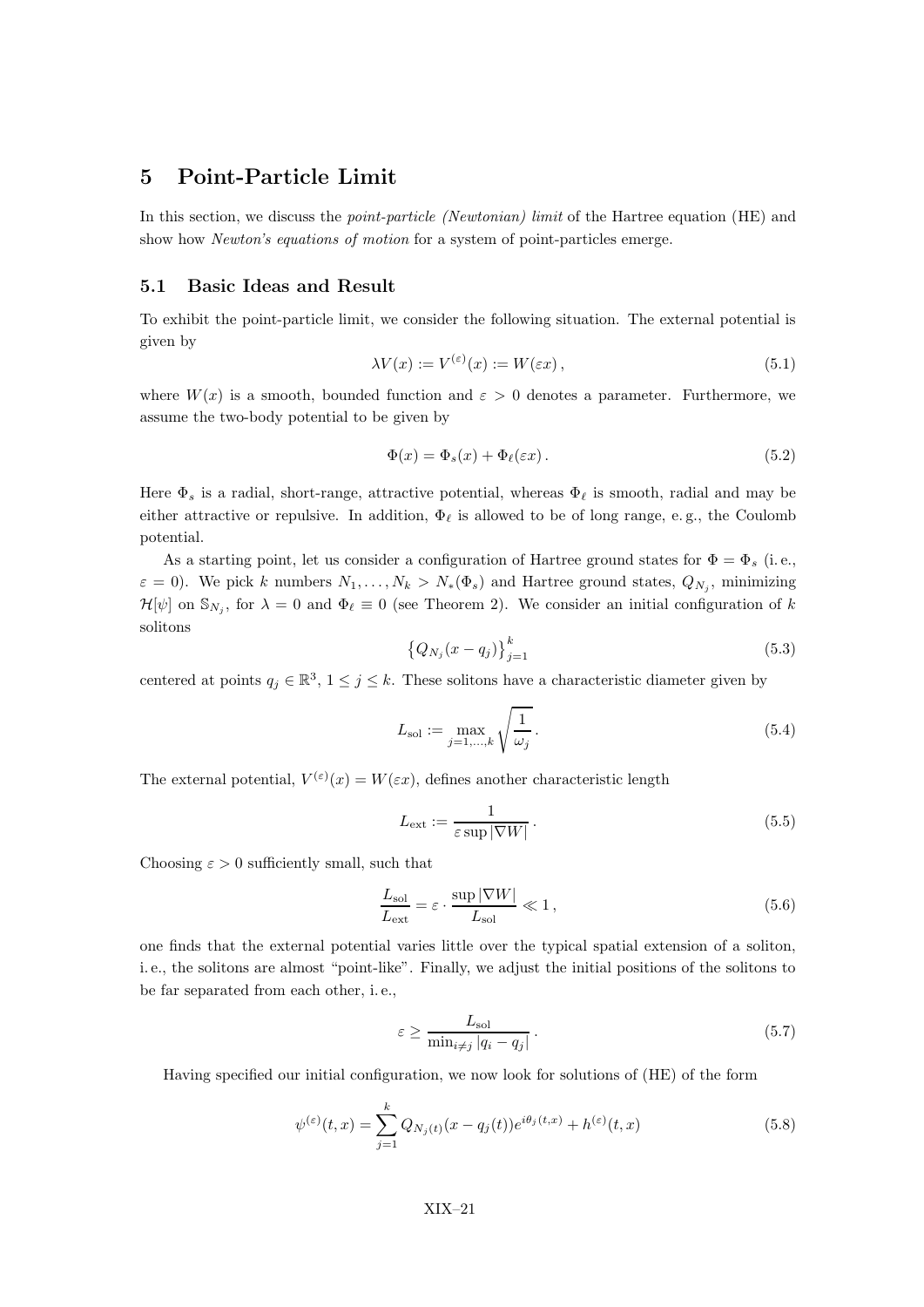obeying, for all times t with  $|t| < \mathcal{O}(\varepsilon^{-1})$ , the following equations

$$
\theta_j(t, x) = m\dot{q}_j(t) \cdot [x - q_j(t)] + \vartheta_j(t), \qquad (5.9)
$$

$$
|\dot{N}_j(t)| = o(\varepsilon),\tag{5.10}
$$

$$
||h^{(\varepsilon)}(t,\cdot)||_{H^1} = o(\varepsilon),\tag{5.11}
$$

where we reinstall the boson mass  $m$ . A formal calculation with the action  $(3.8)$ , using the ansatz (5.8), yields

$$
\mathcal{S}[\bar{\psi}^{(\varepsilon)}, \psi^{(\varepsilon)}] = \int_{-\tau}^{\tau} \sum_{j=1}^{k} \left[ \frac{m}{2} N_j \dot{q}_j(t)^2 - N_j W(\varepsilon q_j(t)) - \sum_{i < j} N_i N_j \Phi_\ell \left( \varepsilon (q_i(t) - q_j(t)) \right) + o(\varepsilon) \right] \mathrm{d}t \,,\tag{5.12}
$$

for  $\tau = \mathcal{O}(\varepsilon^{-1})$ . For the action to be stationary at  $\psi = \psi^{(\varepsilon)}$ , meaning that  $\psi^{(\varepsilon)}$  solves (HE), the set of trajectories,  $\{q_j(t)\}_{j=1}^k$ , must apparently satisfy *Newton's equations of motion* for k point-particles with mutual interactions given by  $\Phi_\ell$  and subject to an external potential W, up to small friction forces:

$$
m\ddot{q}_j(t) = -\varepsilon(\nabla W)(\varepsilon q_j(t)) - \varepsilon \sum_{i \neq j} N_i(\nabla \Phi_\ell)(\varepsilon (q_j(t) - q_i(t))) + a_j(t), \qquad (5.13)
$$

for  $j = 1, ..., k$  and times t with  $|t| < \mathcal{O}(\varepsilon^{-1})$ . The inhomogeneities,  $a_j(t)$ , obey the estimate

$$
|a_j(t)| = o(\varepsilon), \tag{5.14}
$$

and are interpreted as "radiation damping" or "friction".

All these considerations can be formulated as a theorem for  $k = 1$  [FTY02], but the methods can be extended to general  $k$ . A more systematic approach to such problems can be found in [FGJS04], where use of the Hamiltonian formalism and the associated symplectic structure is made.

### 6 More Open Problems, Conclusions, and Outlook

Recall the open problems already mentioned above: Problem 1 (mean-field spectral analysis), Problem 2 (relaxation into coherent states), Problem 3 (uniqueness of Hartree ground states), and Problem 4 (dispersive estimates for asymptotic stability). In addition to these problems, we wish to draw the reader's attention to the following open problems, which we think are worth studying.

#### Integrable Motions

Consider (HE) with an external harmonic trap:

$$
i\partial_t \psi = -\triangle \psi + |x|^2 \psi + \left(\Phi * |\psi|^2\right) \psi.
$$
\n(6.1)

One easily verifies that if  $Q(t, x)$  solves (6.1) then another solution is given by

$$
\psi(t,x) := e^{i[p_c(t) \cdot x - Et]} Q(t, x - x_c(t)), \qquad (6.2)
$$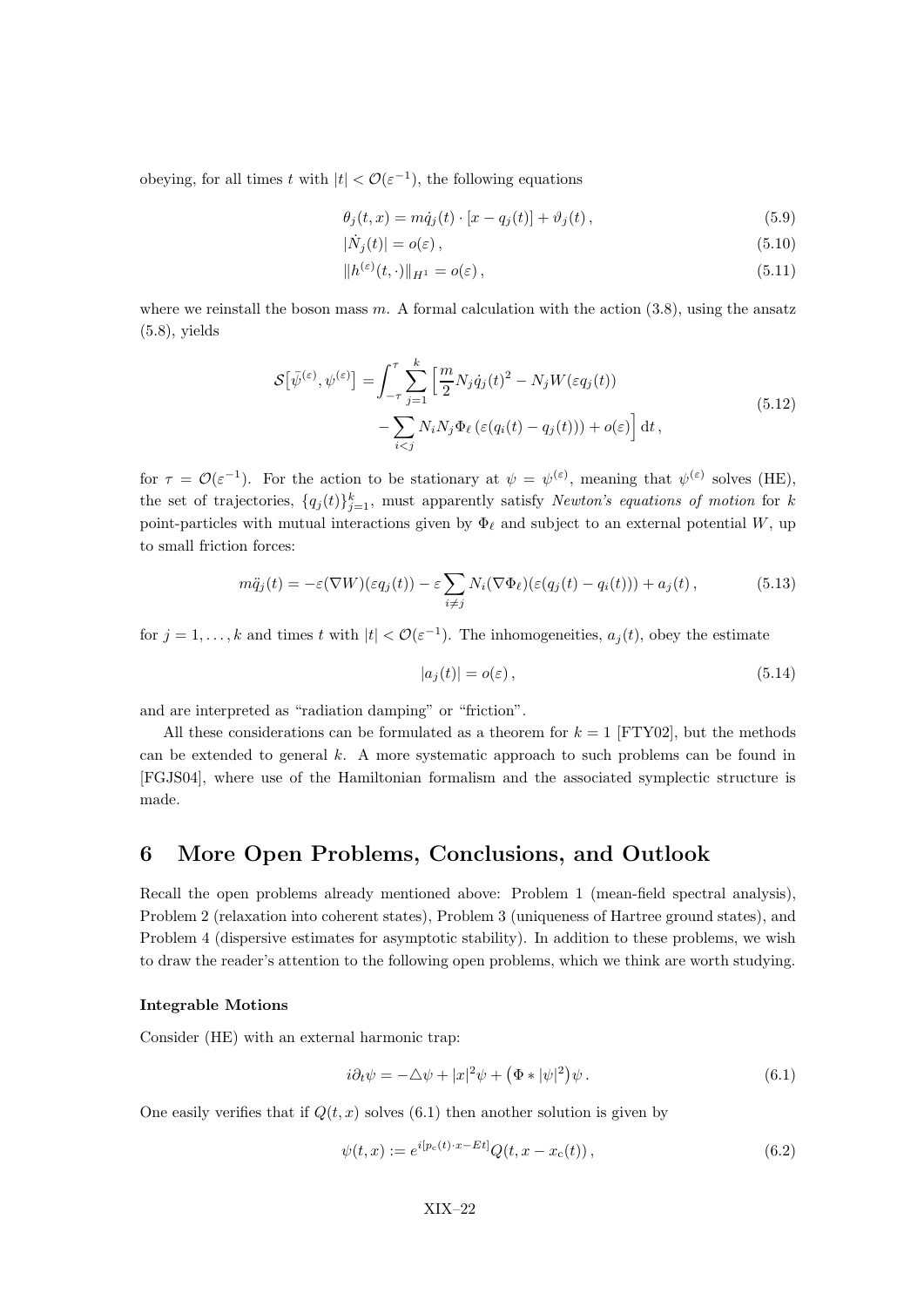where  $\{p_c(t), x_c(t)\}\$  solve the classical equations of motion of a harmonic oscillator in  $\mathbb{R}^3$ , i.e.,

$$
\dot{p}_c(t) = -2x_c(t), \quad \dot{x}_c(t) = 2p_c(t), \quad \text{where} \quad E := (p_c(t))^2 + (x_c(t))^2 = \text{const.}
$$
\n(6.3)

Thus, we can construct solutions of (6.1) corresponding to Hartree solitons "moving" along orbits of an integrable point-particle system.

The following generalization is of interest: Consider an external potential  $V$  that is radially symmetric. Then the Hamilton function

$$
p^2 + V(x) \tag{6.4}
$$

describes an integrable Hamiltonian system. Choose V such that the system satisfies strong anisochronicity conditions. Using "singular" KAM theory, attempt to construct integrable motions of Hartree solitons, for N sufficiently large, whose centers of mass follow orbits of  $(6.4)$ .

#### Formation of Hartree Solitons

In view of physical applications, e. g., to boson stars, it would be interesting to gain a deeper understanding of the formation of Hartree solitons. Consider, for example, a configuration of two far-separated solitons with masses  $N_1, N_2$ , initial positions  $q_1, q_2$ , and initial velocities  $v_1$  $\dot{q}_1(0), v_2 = \dot{q}(0)$ , as described in equation (5.8), with  $h^{(\varepsilon)}(x,0) = 0$ . Assuming that the two-body potential,  $\Phi_{\ell}$ , is purely attractive and of short range, we choose  $\{N_i, q_i, v_i\}_{i=1}^2$  in such a way that

$$
N_1v_1^2 + N_2v_2^2 + N_1N_2\Phi_\ell(\varepsilon(q_1 - q_2)) < 0,\tag{6.5}
$$

i.e., we consider a *bound* configuration of two solitons. What happens to this system as  $t \to \infty$ ? Intuitively, we expect collapse into a single soliton moving inertially through space (for  $\lambda = 0$ ), perturbed by some outgoing dispersive radiation tending to zero at the free dispersion rate. There is numerical evidence for such a behavior, but analytical results are still lacking.

We also mention recent results on soliton formation derived in [Tao04]. The ideas developed there appear applicable to (HE) with attractive two-body potentials of short range.

#### Random External Potentials

In the study of transport phenomena, it is interesting to consider (HE) with a *random* external potential,  $V$ , whose distribution is homogeneous and has correlations of short range; see  $[AF88,$ AFS88, BW04 for local nonlinear Schrödinger equations with random external potentials, and [FSW86] for KAM methods applicable to some random systems with infinitely many degrees of freedom.

#### Renormalization Group Methods

Recent work on gravitational collapse incorporates ideas from the theory of critical phenomena and renormalization group methods; see, e.g., [Gun99]. It would be of interest to apply such methods to the semi-relativistic Hartree equations (2.17) modeling a boson star; see [Kup95] for a general discussion of renormalization group methods in the analysis of blow-up of solutions of nonlinear partial differential equations.

———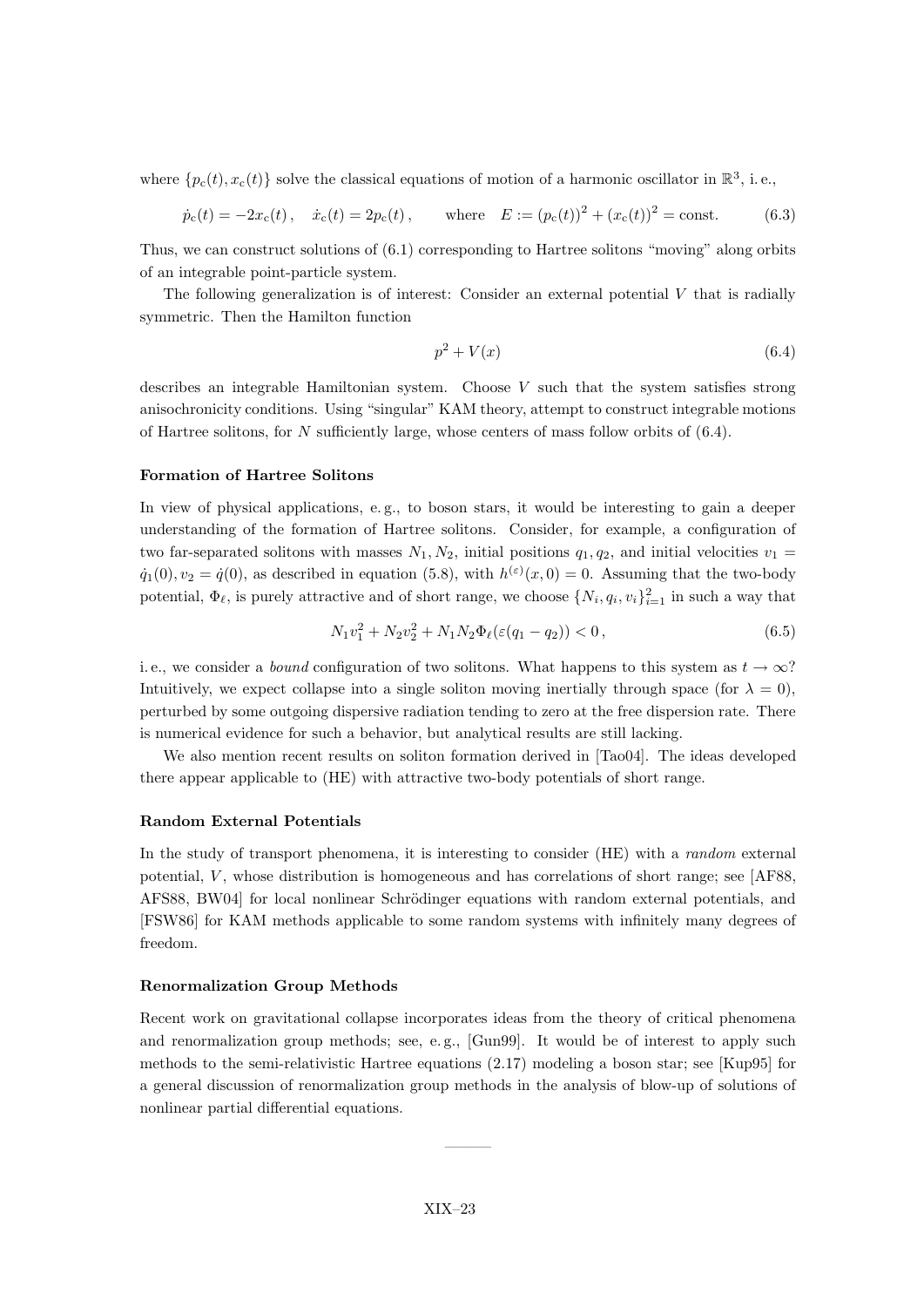## References

- [AF88] C. Albanese and J. Fröhlich, *Periodic solutions of some infinite-dimensional Hamiltonian sys*tems associated with non-linear partial difference equations I, Comm. Math. Phys. 116 (1988), 475–502.
- [AFG<sup>+</sup>02] W.H. Aschbacher, J. Fröhlich, G.M. Graf, K. Schnee, and M. Troyer, Symmetry breaking regime in the nonlinear Hartree equation, J. Math. Phys. 43 (2002), 3879–3891.
- [AFS88] C. Albanese, J. Fröhlich, and T. Spencer, *Periodic solutions of some infinite-dimensional* Hamiltonian systems associated with non-linear partial difference equations II, Comm. Math. Phys. 119 (1988), 677–699.
- [BP92] V.S. Buslaev and G.S. Perel'man, Scattering for the nonlinear Schrödinger equation: states that are close to a soliton, Algebra i Analiz 4 (1992), 63–102.
- [BP95] , On the stability of solitary waves for nonlinear Schrödinger equations, Amer. Math. Soc. Transl. Ser. 2 164 (1995), 74–98.
- [BW04] J. Bourgain and W. Wang, *Quasi-periodic solutions of nonlinear lattice Schrödinger equations* with random potential, 2004, submitted to Invent. Math.
- [Caz03] T. Cazenave, *Semilinear Schrödinger equations*, Courant Lecture Notes 10, Amer. Math. Soc., Providence, 2003.
- [CFKS87] H.L. Cycon, R.G. Froese, W. Kirsch, and B. Simon, Schrödinger operators, with applications to quantum mechanics and global geometry, Springer Study Edition, Spinger, Berlin Heidelberg, 1987.
- [CL82] T. Cazenave and P.-L. Lions, *Orbital stability of standing waves for some nonlinear Schrödinger* equations, Comm. Math. Phys. 85 (1982), 549–561.
- $[Cuc02]$  S. Cuccagna, Asymptotic stability of the ground states of the nonlinear Schrödinger equation, Rend. Istit. Mat. Univ. Trieste 32 (2002), 105–118.
- [EY01] L. Erdös and H.-T. Yau, *Derivation of the nonlinear Schrödinger equation from a many-body* Coulomb system, Adv. Theor. Math. Phys. 5 (2001), 1169–1205.
- [FGJS04] J. Fröhlich, S. Gustafson, B.L.G. Jonsson, and I.M. Sigal, Solitary wave dynamics in an external potential, 2004, to appear in Comm. Math. Phys.
- [FS75] W. Faris and B. Simon, *Degenerate and non-degenerate ground states for Schrödinger operators*, Duke Math. J. 42 (1975), 559–567.
- [FSW86] J. Fröhlich, T. Spencer, and C. Wayne, *Localization in disordered nonlinear dynamical systems*, J. Stat. Phys. 42 (1986), 247–274.
- [FTY02] J. Fröhlich, T.-P. Tsai, and H.-T. Yau, On the point-particle (Newtonian) limit of the non-linear Hartree equation, Comm. Math. Phys. 225 (2002), 223–274.
- [GMP03] S. Graffi, A. Martinez, and M. Pulvirenti, Mean-field approximation of quantum systems and classical limit, Math. Models Methods Appl. Sci. 13 (2003), 59–73.
- [GNT04] S. Gustafson, K. Nakanishi, and T.-P. Tsai, Asymptotic stability and completeness in the energy space for nonlinear Schrödinger equations with small solitary waves, 2004, to appear in Int. Math. Res. Not.
- [GSS90] M. Grillakis, J. Shatah, and W. Strauss, Stability theory of solitary waves in the presence of symmetry II, J. Funct. Anal. 94 (1990), 308–348.
- [Gun99] C. Gundlach, Critical phenomena in gravitational collpase, Living Rev. Rel. 2 (1999).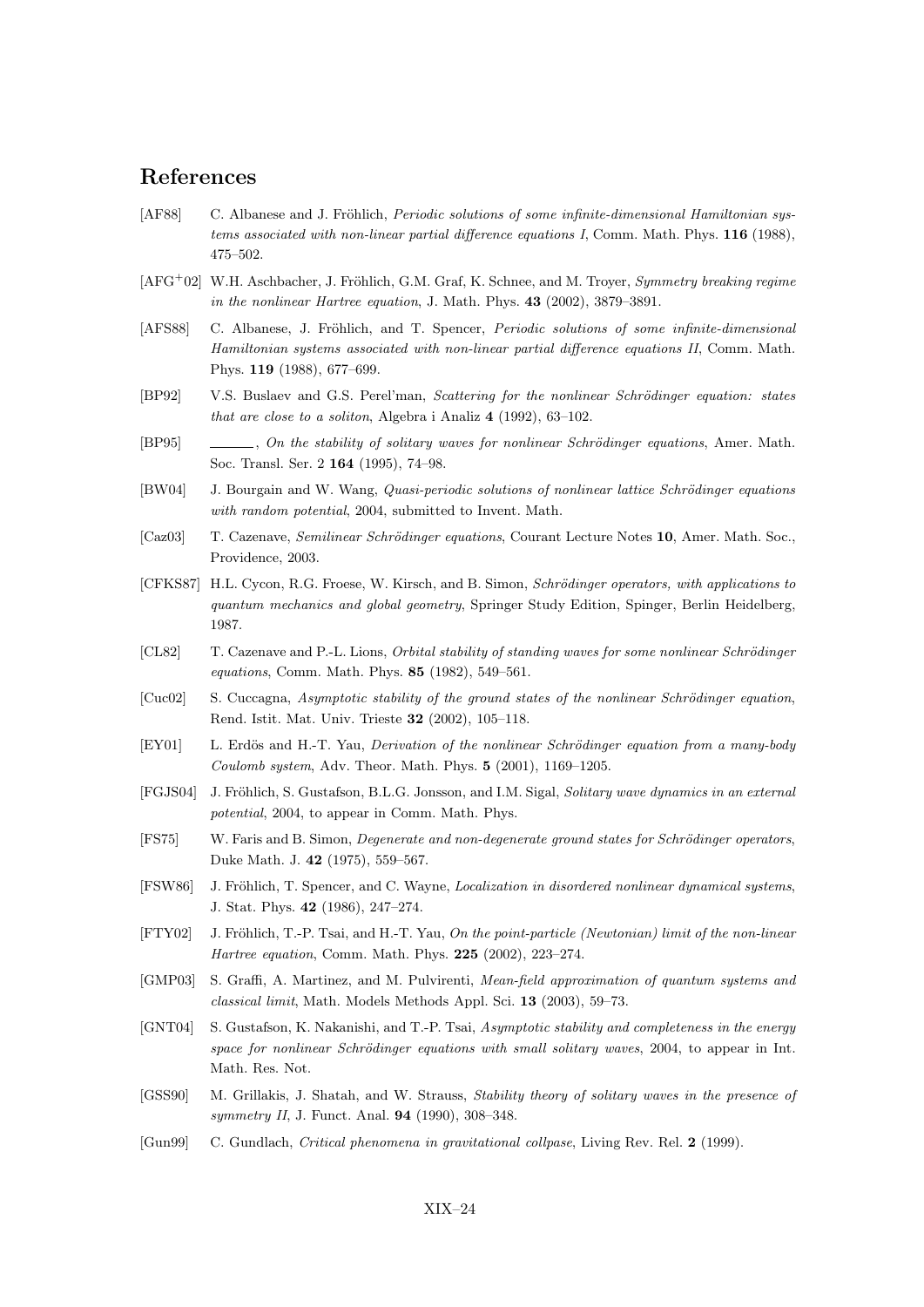- [GV80] J. Ginibre and G. Velo, On a class of nonlinear Schrödinger equations, Math. Z. 170 (1980), 109–136.
- [Hep74] K. Hepp, The classical limit for quantum mechanical correlation funcitons, Comm. Math. Phys. 35 (1974), 265–277.
- [HMT03] R. Harrison, I. Moroz, and K.P. Tod, A numerical study of the Schrödinger-Newton equations, Nonlinearity 16 (2003), 101–122.
- [Kup95] A. Kupiainen, Renormalizing partial differential equations, Constructive Physics (V. Rivasseau, ed.), Spinger, 1995, pp. 83–117.
- [Kwo89] M.K. Kwong, Uniqueness of positive solutions of  $\Delta u u + u^p = 0$  in  $\mathbb{R}^n$ , Arch. Rat. Mech. Anal. 105 (1989), 243–266.
- [Len04] E. Lenzmann, Dynamical evolution of semi-relativistic boson stars, 2004, in preparation.
- [Lie77] E.H. Lieb, Existence and uniqueness of the minimizing solution of Choquard's nonlinear equation, Stud. Appl. Math. 57 (1977), 93–105.
- [Lio80] P.-L. Lions, Some remarks on Hartree equation, Nonlinear Anal. 5 (1980), 1245–1256.
- [Lio84a] , The concentration-compactness principle in the calculus of variations. The locally compact case. I, Ann. Inst. H. Poincaré Anal. Non Linéaire 1 (1984), 109–145.
- [Lio84b] , The concentration-compactness principle in the calculus of variations. The locally compact case. II, Ann. Inst. H. Poincaré Anal. Non Linéaire 1 (1984), 223–283.
- [LL01] E.H. Lieb and M. Loss, Analysis, 2nd ed., Graduate Series in Mathematics 14, Amer. Math. Soc., Providence, 2001.
- [LSSY03] E.H. Lieb, R. Seiringer, J.P. Solovej, and J. Yngvason, The quantum-mechanical many-body problem: The Bose gas, Perspectives in Analysis (KTH Stockholm) (M. Benedicks, P. Jones, and S. Smirnov, eds.), Springer, 2003.
- [LY87] E.H. Lieb and H.-T. Yau, The Chandrasekhar theory of stellar collapse as the limit of quantum mechanics, Comm. Math. Phys. 112 (1987), 147–174.
- [Per03] G. Perel'man, Asymptotic stability of multi-soliton solutions for nonlinear Schrödinger equations, 2003, preprint.
- [PW97] C.-A. Pillet and C.E. Wayne, Invariant manifolds for a class of dispersive, Hamiltonian partial differential equations, J. Differential Equations 141 (1997), 310–326.
- [RSS03] I. Rodnianski, W. Schlag, and A. Soffer, Asymptotic stability of N-soliton states of NLS, 2003, preprint.
- [Sch04] S. Schwarz, Ph. D. thesis, 2004, in preparation.
- [Sig93] I.M. Sigal, Nonlinear wave and Schrödinger equations I, instability of time-periodic and quasiperiodic solutions, Comm. Math. Phys. 153 (1993), 297–320.
- [Spo80] H. Spohn, Kinetic equations from Hamiltonian dynamics, Rev. Mod. Phys. 52 (1980), no. 3, 569–615.
- [SW90] A. Soffer and M.I. Weinstein, Multichannel nonlinear scattering for nonintegrable equations, Comm. Math. Phys. 133 (1990), 119–146.
- [SW92]  $\_\_\_\_\_\_\_\$  Multichannel nonlinear scattering for nonintegrable equations II. The case of anisotropic potentials and data, J. Differential Equations 98 (1992), 376–390.
- [SW99] , Resonances, radiation damping and instability in Hamiltonian nonlinear wave equations, Invent. Math. 136 (1999), 9–74.